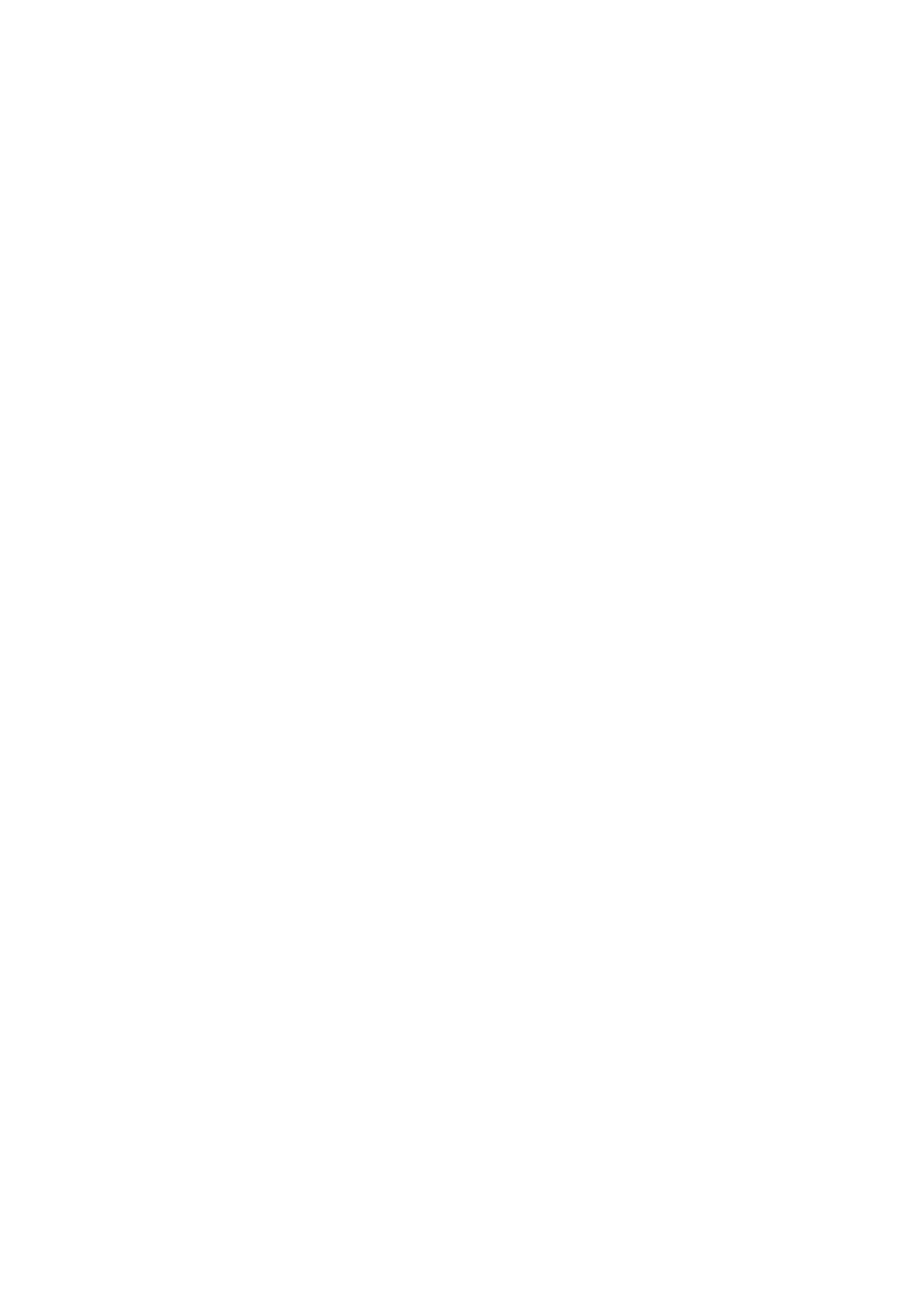# **GREECE**

# **Information Exchange on the Code of Conduct On Politico-Military Aspects of Security**

# **AND**

# **INTERPRETATIVE STATEMENT on Relevant information regarding To Women, Peace and Security**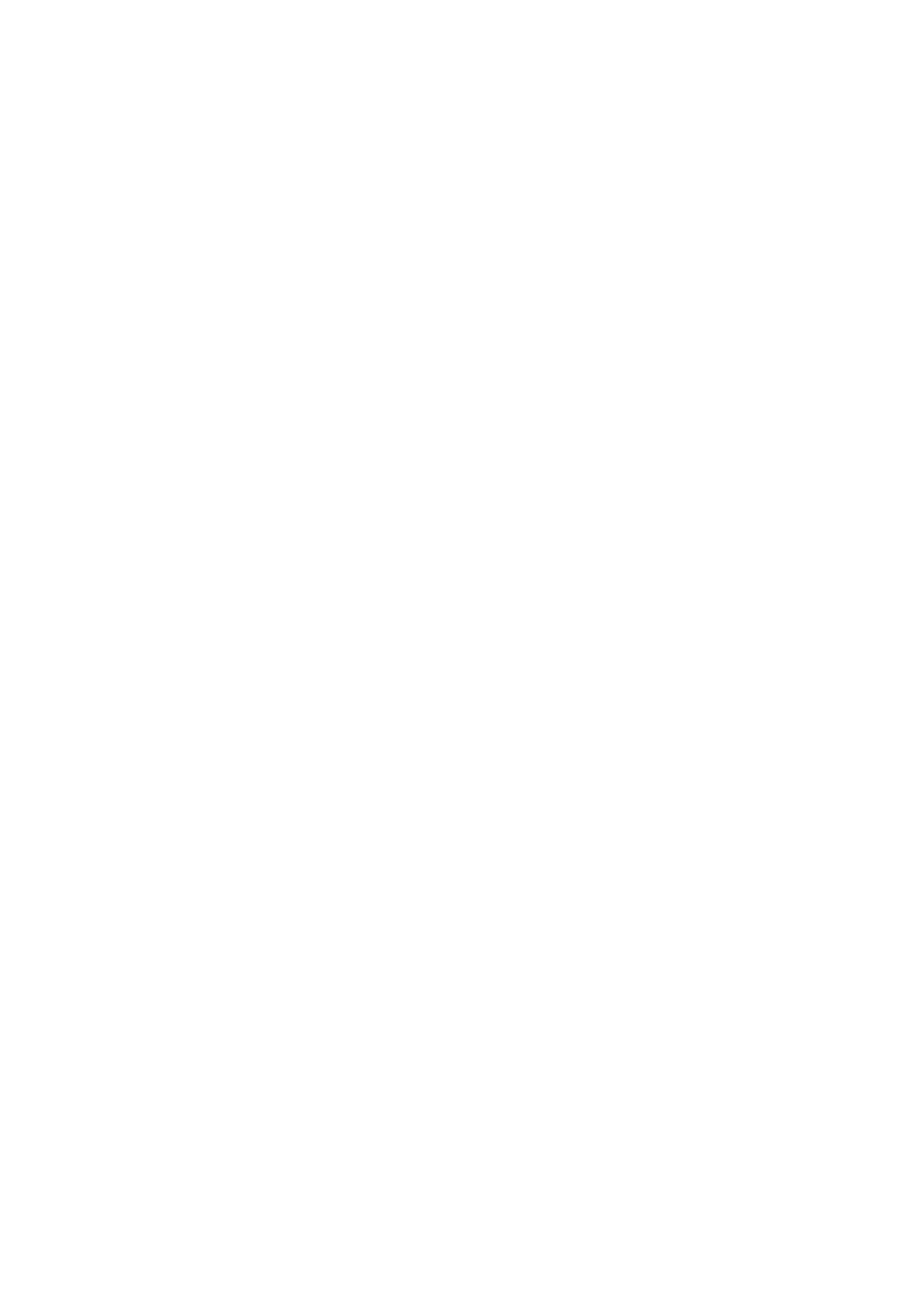## **Information Exchange on the Code of Conduct On Politico-Military Aspects of Security**

## **Section I: Inter-State Element**

## **1. Account of measures to prevent and combat terrorism.**

### **1.1 To which agreements and arrangements (universal, regional, subregional and bilateral) related to preventing and combating terrorism is your State a party?**

 For prevention and suppression of terrorism, Greece follows the procedures determined by the E.U. strategy on the fight against terrorism, within the framework of work and decisions of the Council of JHA Ministers. Also, Greece participates and cooperates with the U.N., INTERPOL, EUROPOL, SIRENE National Bureau of E.U. Member States, SECI (South Eastern Cooperation Initiative), SEECP (South Eastern Cooperation Process), BSEC (Black Sea Economic Cooperation) and Adriatic-Ionian Initiative. Furthermore, for the same purpose, Greece has concluded bilateral Police Cooperation Agreements with (20) countries (EGYPT, ALBANIA, ARMENIA, BOSNIA-HERZEGOVINA, BULGARIA, ISRAEL, ITALY, CHINA, CROATIA, CYPRUS, LITHUANIA, MALTA, UKRAINE, HUNGARY, PAKISTAN, POLAND, ROMANIA, RUSSIA, SLOVENIA and TURKEY).

#### **1.2 What national legislation has been adopted in your State to implement the above-mentioned agreements and arrangements?**

 Implementation of the above Agreements is always done through confirmatory Acts passed by the Greek Parliament (e.g. South Eastern Cooperation lnitiative-2865/2000 Act, BSEC-2925/2001 Act), while further arrangements and enforcing protocols are put in force after respective Presidential Decrees, as provided by the relevant confirmatory Act (e.g. Implementation of the Decision SA 1671/2006 through the P.C. 87/2007).

### **1.3 What are the roles and missions of military, paramilitary and security forces and the police in preventing and combating terrorism in your State?**

#### **Hellenic Armed Forces**

 The Hellenic Armed Forces do not have counter terrorism powers or jurisdiction. Hellenic internal legislation reserves this role for the police and the internal security forces.

 It goes without saying that any relevant information gathered by armed forces services is forwarded to the National Intelligence Agency (EYP in Greek). EYP reports directly to the "Deputy Minister of Interior". Nevertheless the Hellenic Armed Forces, following a decision by the Government Council for Foreign and Defense Affairs (GCFDA), may participate in a counter terrorism mission outside Greek territory, e.g. when participating in multinational operations, based on mandate of the UN or other International Organization.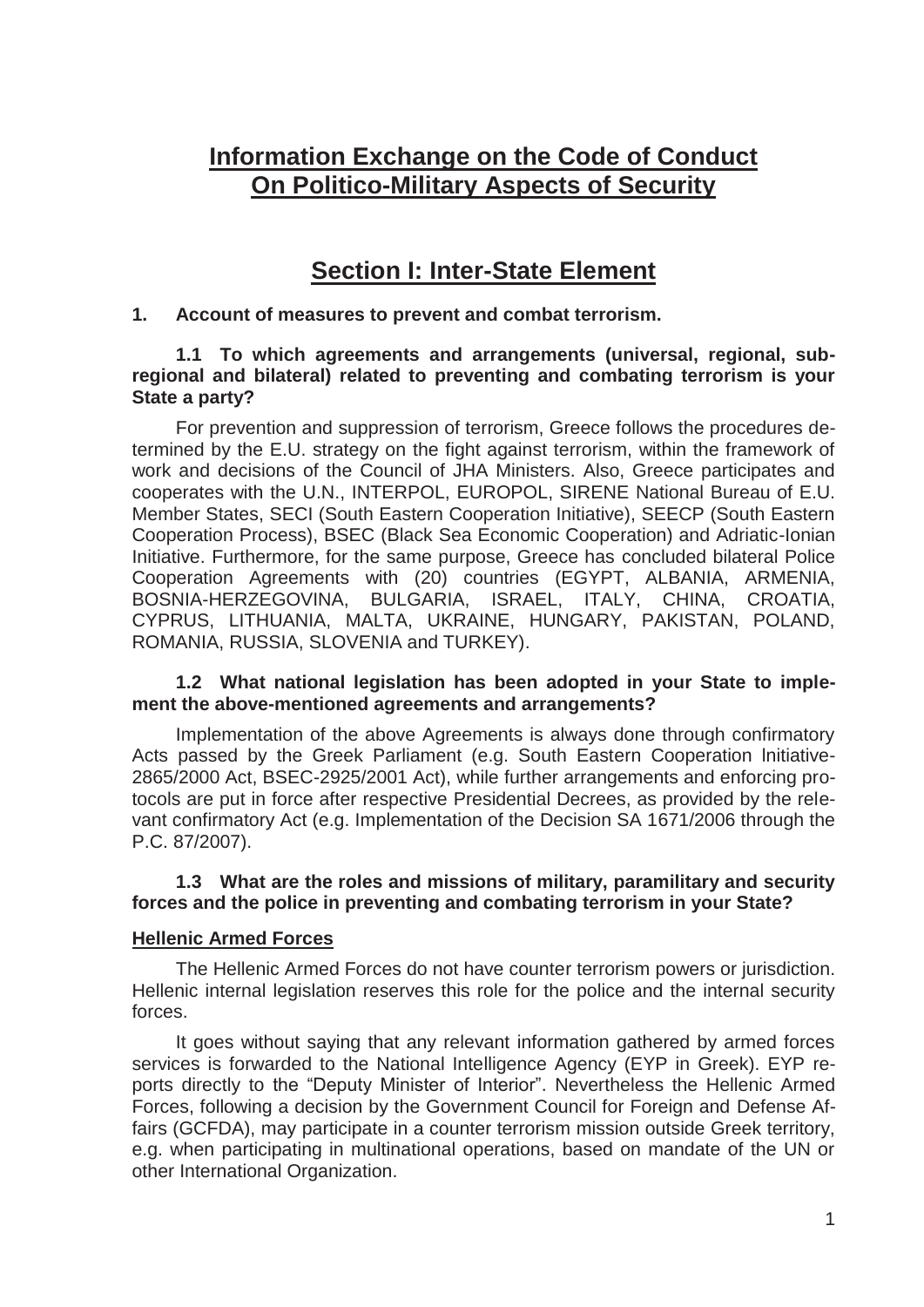#### **Hellenic Police**

 The Hellenic Police is handling terrorism, following the UN Global Counter-Terrorism Strategy, as well as the EU Counter-Terrorism Strategy and the Revised EU Strategy for Combating Radicalization and Recruitment to Terrorism.

 In addition, in order to prevent and combat crime, and ensure a secure environment for citizens, the Hellenic Police Headquarters has developed a central crime prevention program, which is a key point of reference for all police services. This program defines the Pan-Hellenic priorities and objectives of the Hellenic Police, which are depicted on four main pillars: "Strengthening - Encouragement - Innovation - Communication".

 Among the Crime Prevention Policy priorities are counterterrorism, combating radicalization and recruitment to terrorism, addressing issues of racist violence and control of legal and illegal trade of firearms, ammunition and explosives.

## **1.4 Provide any additional relevant information on national efforts to prevent and combat terrorism, e.g, those pertaining inter alia to:**

- **Financing of terrorism.**
- **Border controls.**
- **Travel document security.**
- **Container and supply chain security.**
- **Security of radioactive sources.**
- **Use of the internet and other information networks for terrorist purposes.**
- **Legal co-operation including extradition.**
- **Safe havens and shelter to terrorists and terrorist organizations.**

#### **Financing of terrorism**

 The Hellenic Police, in the context of countering the financing of terrorism, as one of its main priorities, collect information and carry out investigations in cooperation with the Authority for Anti-Money Laundering, Counter-Terrorist Financing and Investigation of the Source of Funds' Declarations, following the renaming of the «Committee on Anti-Money Laundering and Counter-Terrorist Financing» in accordance with the Law 3932/2011, by which the Law 3691/2008 has been amended.

 The aforementioned Authority is the national unit on Anti-Money Laundering, Counter-Terrorist Financing and the Investigation of the Source of Funds' Declarations and contributes to the security and stability of the fiscal and economic policy. The Authority's work is, according to Law 3691/2008, as amended by the Law 3932/2011, to collect, analyze, investigate and elaborate on the reports for suspect transactions, which are conveyed to it by the obligated legal and natural persons as well as on any other information sent to the authority regarding the offences of money laundering, terrorist financing and the investigation of the source of funds' declarations.

The Authority's operation, issues, composition and competencies are set out by article 7, 7A, 7B, 7G, 49 & 49A of Law 3691/2008, as amended by Law 3932/2011. The Authority is expressly provided by the above provisions that are absolutely independent.

The Authority has been restructured in the following three (3) Units:

- Unit A for Financial Intelligence Investigation. The Unit shall be composed of the President and seven members (7) of the Authority.
- 2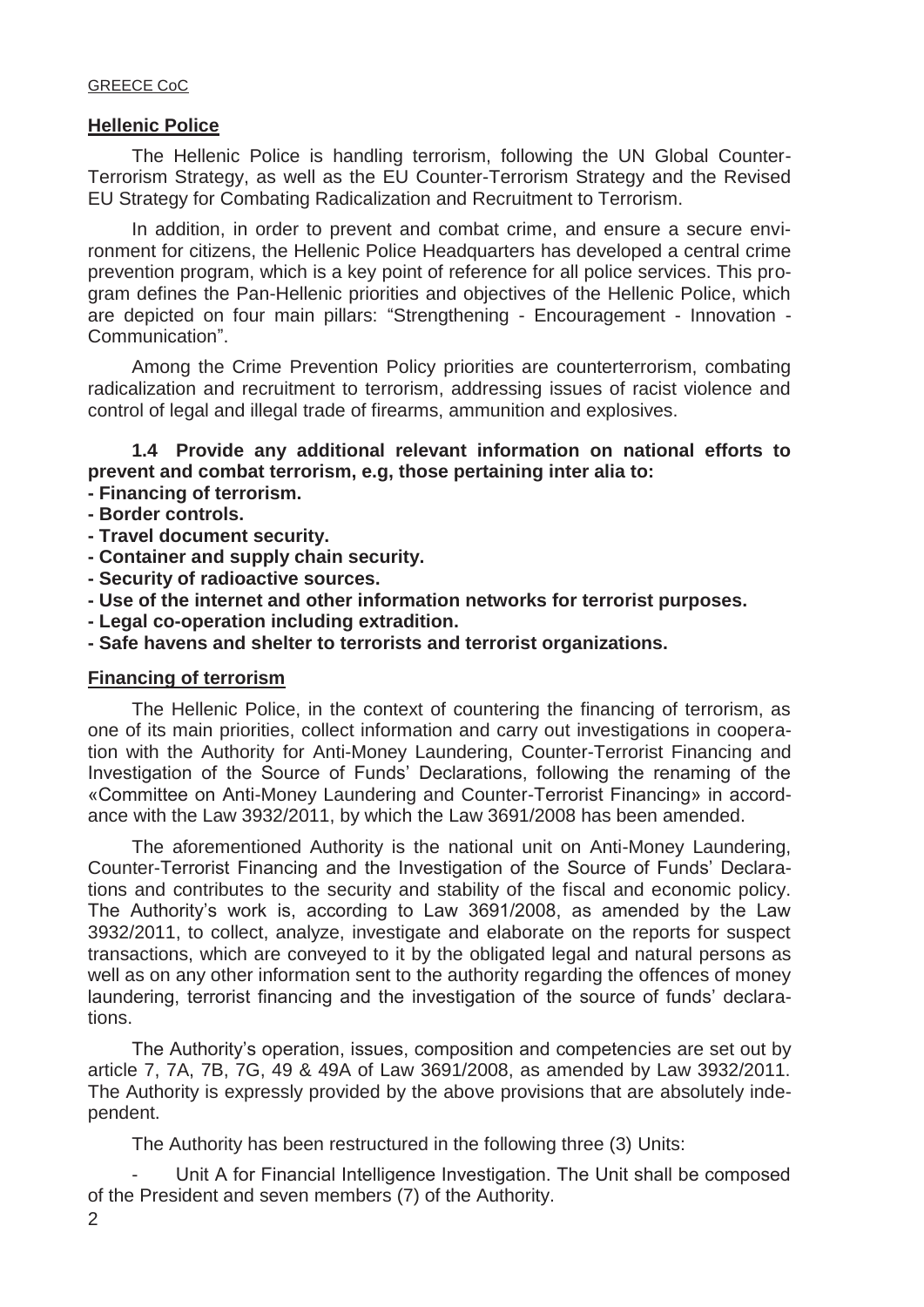Unit B for Financial Sanctions against Terrorism Suspects. The Unit shall be composed of the President and two members (2) of the Authority.

 - Unit C for the Investigation of the Source of Funds' Declarations. The Unit shall be composed of the President and two members (2) of the Authority (the Declaration of the Source of Funds of the obligated entities shall be submitted to Unit C according to the above mentioned laws).

Unit B or «Financial Sanctions Unit», shall be responsible for taking the actions described in the legislation hereof, in respect of the implementation of the measure concerning the freezing of assets imposed by UN Security Council Decisions and EU Regulations, and therefore it informs on the same day the obligated persons as of article 5, Law 3691/2008, by posting on the internet the respective Regulations. Simultaneously, Unit Β shall be responsible for designating the natural or legal persons or entities, which are related to terrorism, and the freezing of their assets. Specifically, the Unit shall be responsible to designate, as related to terrorism, natural or legal persons or entities activities who reside, are based, hold or control assets in Greece, and who committed or commit or attempt to commit terrorist acts, participate or in any way facilitate the commitment of such acts, according to accurate information or evidence submitted by other authorities. Furthermore, the Unit shall compile and observe a list of names of designated natural and legal persons or entities related to terrorism, accompanied by sufficient supplementary identification data.

It is interesting to stress out that by the recent amendment of article 187A of the Penal Code the definition of financing of terrorism is expanded and specifically as set out in par. 6 of the above mentioned article:

 1. "Whoever provides any kind of assets, tangible or intangible, movable or immovable or any kind of financial instruments, regardless of their mode of acquisition, to a terrorist organization or an individual terrorist or for setting up a terrorist organization or for someone to become a terrorist or whoever receives, collects or manages any such assets or instruments with reference to the above, irrespective of the commission of any of the offences referred to in paragraph 1, shall be punished with incarceration of up to ten years. With the same penalty is also punished whoever provides substantial information, with knowledge of such information being used in the future, to facilitate or support the commission by a terrorist organization or an individual terrorist of any of the felonies referred to in par. 1"

 2. The significant and especially important element of the above legal provision derives from the fact that punishable behavior is not only the financing by any means of a terrorist organization or of an individual terrorist (defined as such) but also providing any kind of assets etc. in order for "someone to become a terrorist". Such provision includes:

- a) The provocation (even non public) for commission of a terrorist crime
- b) The recruitment of terrorists
- c) The training of terrorists

 d) The entrapment-hatching-slippage-manipulation of someone, even beyond his knowledge, in order to become a terrorist.

 3. The above-mentioned behaviors in par. 2 a), b) and c) are included in the Decision-Framework 2008/919/JHA as well as in the Warsaw Treaty of 2005. The criminal's (financier's) pursuit to make someone a terrorist through the financing,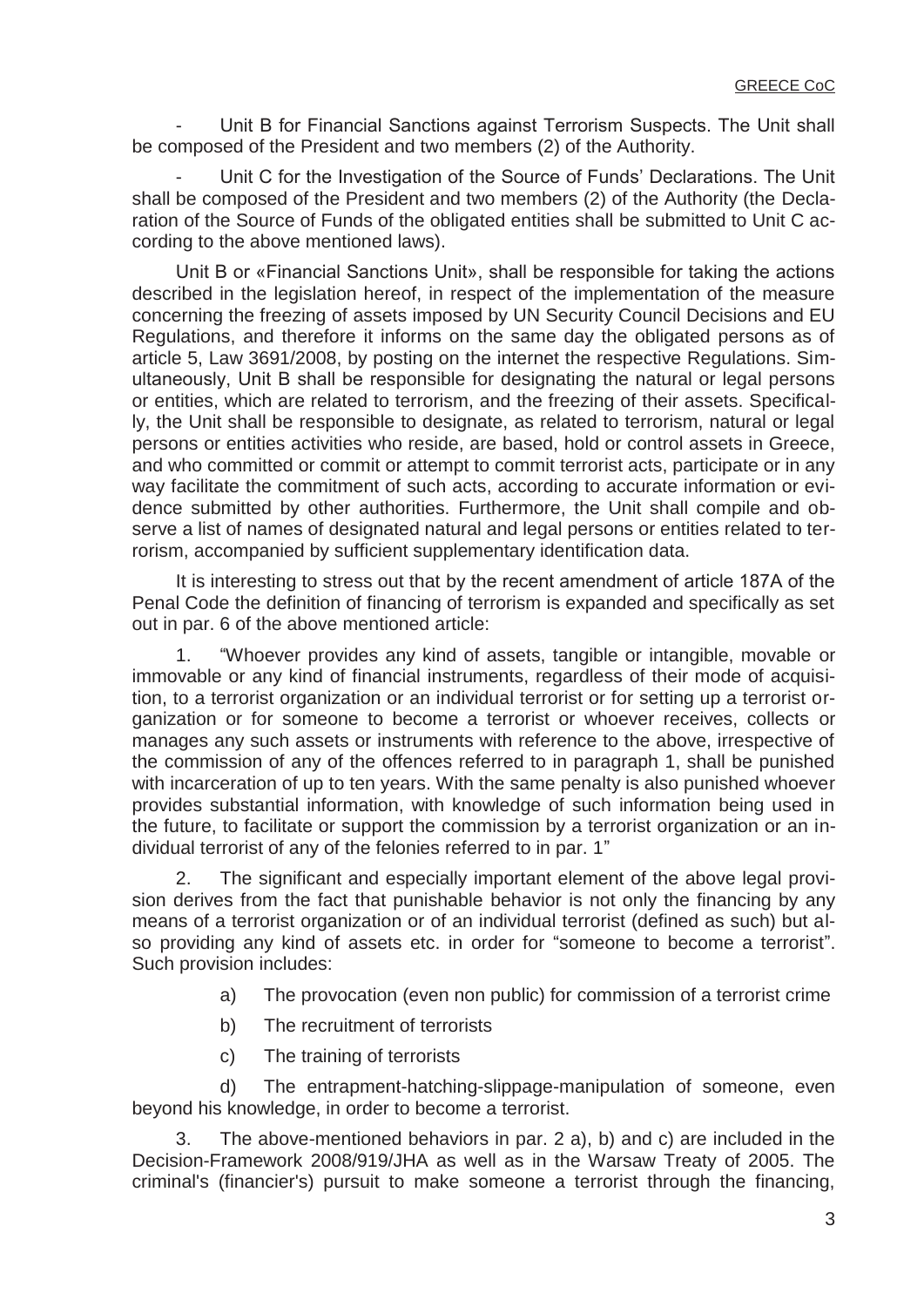without this behavior to constitute abetting in committing a terrorist act or in participating in a terrorist organization, imprints the Greek experience of confronting a specific terrorist organization ("17 November").

4. Practical meaning of the above provision:

 a) By implementing the above "intentional crime", the PRE - preventive suppression of the financing of terrorism is achieved.

 b) The punishable of the financing becomes independent from the commission of a terrorist crime.

 c) The provocation of risk for the Public Order, is not a condition for the punishable, therefore there is jurisdiction for the prosecution of this crime (financing of terrorism) independently of the country in which the designed terrorist crime will take place.

 In the context of the European Union, the Hellenic Police have developed direct operation with EUROPOL, via the National Unit, both for exchange of information and operational level (investigations). Also, it develops cooperation with EU Member States in the context of the relevant Action Plan for the fight against financing of terrorism.

 Furthermore, the Hellenic Police participate in Police Missions of the European Union in the Balkans (Kosovo and BiH), while the selecting procedure for the Mission in Afghanistan, is pending. Also, the Hellenic Police regularly attend international meetings where different projects are carried out, related to international terrorism and organized crime.

 Finally, the Hellenic Police implement methodically the relevant Resolutions of the UN Security Council (1267/1999, 1333/2000, 1373/2001, 1930/2002, 1526/2004), putting into force the measures against Osama Bin Laden, Taliban, AL-QAIDA Network, and other persons, groups or entities connected with them.

 It should be noted that the National Legislation has taken into account UNSC Resolution 1373/2001, as well as the International Convention on suppression of financing of terrorism, and the Directive 2001/97 E.G. of the European Parliament and the Council, for the prevention of the use of the financial system for the legitimation of proceeds coming from criminal activities.

## **Border Controls**

 Being the competent service for border controls in the country, the Hellenic Police concentrate on specific actions aiming at the prevention of the legal or illegal entry of persons who may be connected to terrorism. In particular, important efforts are made, both during procedures of entry and exit, for:

Identification of travel documents which have been registered in the database of the Schengen Information System (S.I.S.)

Identification of travel documents which have been registered in the national database and may relate, in any manner, to terrorist activity

Further examination and investigation for forged travel documents identified during entry control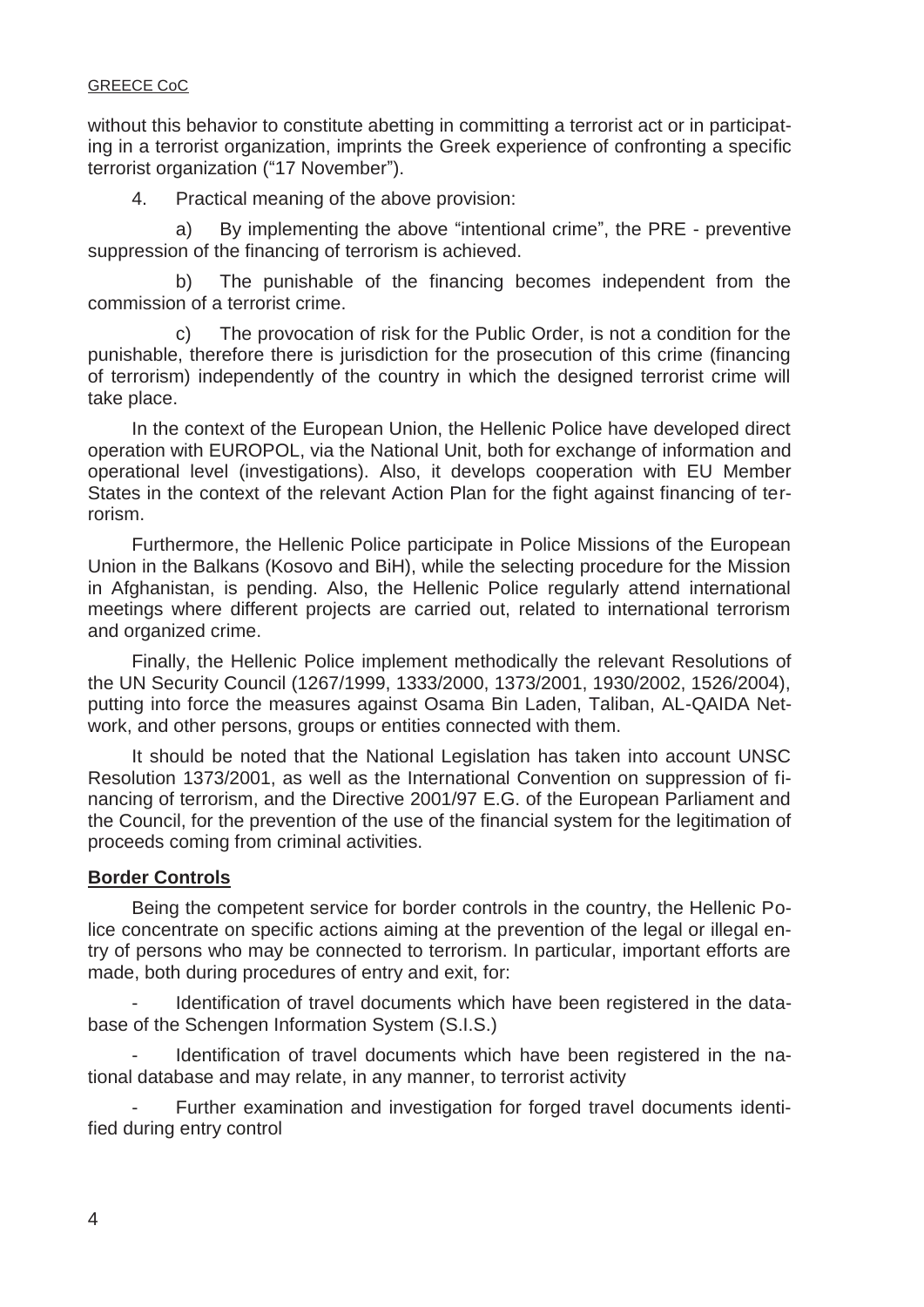As far as the national legislation on the implementation of border controls is concerned, the Hellenic Police apply the Law 4251/2014 "Code Migration and Social Integration".

In relation to the effective treatment of the phenomenon of "foreign fighters", the following measures are taken:

 The Hellenic Police adopt and implements the amended Regulation (EC) 399/2016 "Schengen Borders Code", according to which Regulation (EC) 562/2006 has been repealed. In particular, with regard to border controls of persons, Article 8ar. 2 of Regulation (EC) 399/2016 "Schengen Borders Code" is implemented. The Hellenic Police also apply intensified border controls on persons enjoying the right of free movement under Union law, through searches in national and European databases, according to relevant recommendations of the European Commission and based on risk analysis, with a view to detect "foreign terrorist fighters."

 The Hellenic Police have the intention to adopt the list of "common risk indicators" of the European Commission that will enable officials of member states to focus on specific groups of people, in order to avoid the time needed to carry out border checks of the Union's citizens at the crossing points.

### **Travel document security**

"Under Act 3103/2003, the supervision and control of passport issuance was assigned to the Hellenic Police, which set up a special Service in charge of these tasks.

#### **- Implementation of relevant international standards.**

 In order to plan the organization and operation of the Passports Division, we took into consideration the Council Regulation (EC) No. 2252/2004 on standards for security features and biometrics in the passports and the travel documents of the Member States as well as the guidance contained in ICAO's Doc 9303.

#### **Changes to the institutional framework.**

 There have been no changes to the institutional framework concerning passports.

#### Introduction of electronic passports.

The printing of Greek electronic passports started on 26-8-2006.

#### **Participation in the ICAO Public Key Directory.**

 Our country does not participate in the Public Key Directory of the International Civil Aviation Organization (ICAO PKD), but it intends in the future to examine the possibility of such participation.

## Use of new biometric technologies (face, fingerprint, iris etc.).

 The Greek passports include, apart from the holder's photo (for all citizens), the fingerprints of the two digits (for all citizens age 12 and above).

### Reporting of lost and stolen travel documents to the relevant **INTERPOL database (SLTD).**

 Once a (new type) Greek passport is reported as lost/stolen to the competent authorities, the transmission of data to the Passports Division is carried out in accordance with the relevant legislation either immediately or, in exceptional case where this not possible, within three (3) hours. Subsequently, the competent/ authorized personnel of our Division invalidate the lost/stolen document by entering it in the relevant records kept on our Service's computer system as well as in the national da-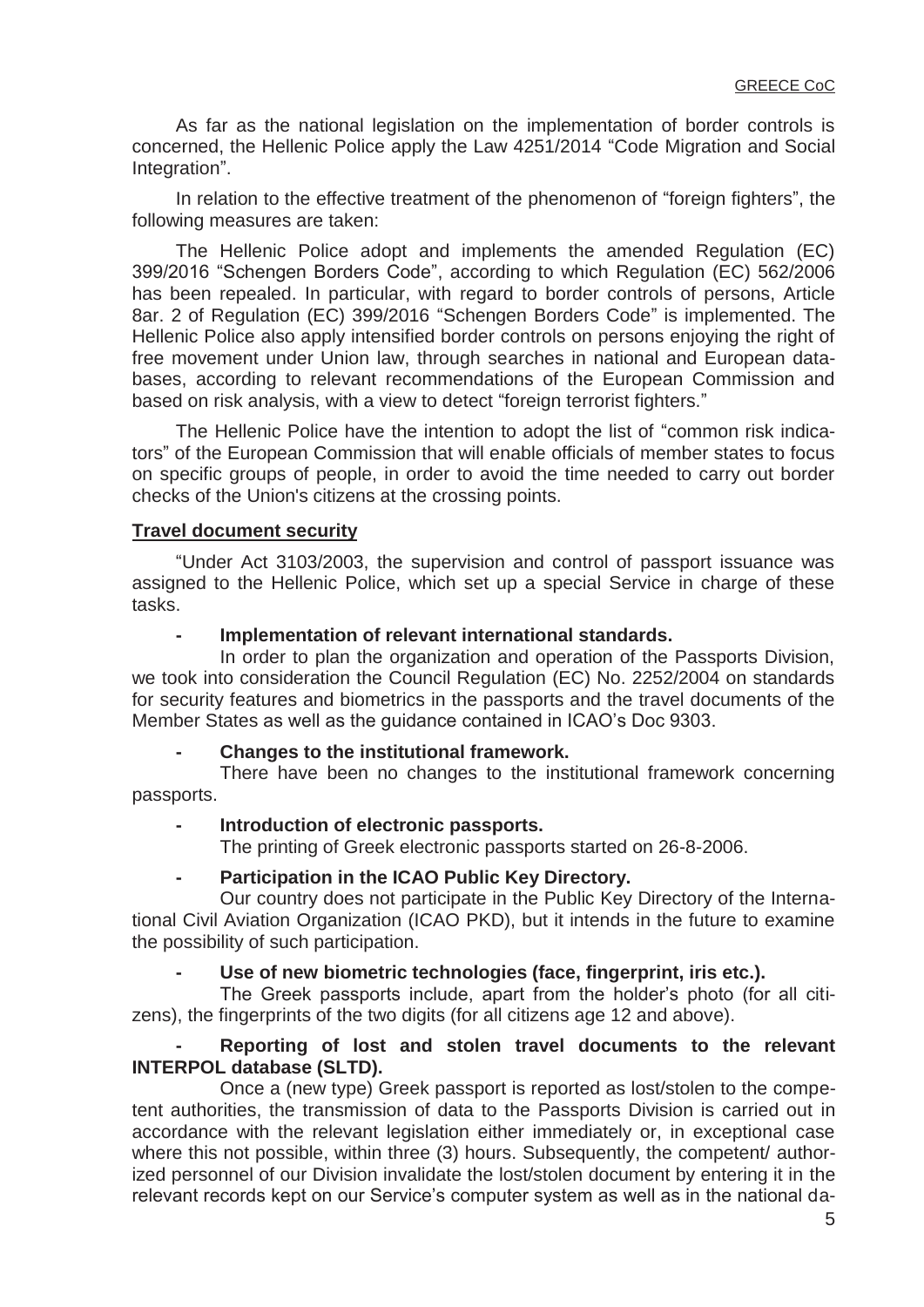tabase and the Schengen database. The entry of lost/stolen passports data in Interpol's General Secretariat database is carried out by authorized police officers of the 4th Department of International Organizations – Interpol/ International Police Cooperation Division / Hellenic Police Headquarters, who draw the requested data out of the national database and enter them in Interpol's General Secretariat database using a specific automated procedure.

### **Vigilance and transmission of information on detected counterfeit travel documents to the National Authorities.**

 The Passports Division of the Hellenic Police provides immediately, through the International Police Cooperation Division, all necessary information on the legality/authenticity of the passports in circulation.

## **- Vigilance and cooperation with relevant trade bodies (private airports, etc.).**

 The Passports Division of the Hellenic Police, taking into account the applicable legislation, when requested, directly provides all the necessary information regarding the legality of occupation-authenticity of passports in circulation.

## International cooperation/ technical assistance activities.

 The Passports Division of the Hellenic Police participates with its representatives in various European Union working groups specialized in the study and elaboration of technical specifications for travel documents.

 The issuing of the modern type of new travel documents and the high quality of new passports (biometrical) have facilitated American Authorities in applying the visa waiver procedure for Greek citizens.

#### **Containers and supply chain security**

 In cooperation with Customs and Port Police, common operations are held aiming at identifying activities or items which may relate to activities (support etc.) concerning terrorism. Similar operations are held with the cooperation of Member States and co-responsible organizations (e.g. EUROPOL) of the EU.

#### **Security of radioactive sources**

 The competent agency for the controlling the acquisition, disposal and management of radioactive sources is the Hellenic Atomic Energy Committee. This body, in ensuring the safety from radioactive sources, uses technologies for detection of radiation as in the form of fixed facilities as portable detectors at major transit points (International airport of Athens, Port of Piraeus (commercial and passenger terminal), land borders, coastline, e.t.c.). In addition, the illegal trafficking of radioactive sources are dealt with as an offence by the Hellenic Legislation. The said Committee helps the competent Services of the country which are responsible for the operational field dealing with incidents with radioactive material (e.g. Fire Brigade).

## **Use of Internet and other Information networks for terrorist purposes**

 The Hellenic Police, considering that this is a very important issue of permanent public interest, follow regularly every relevant activity, and is informed in the context of EU and international meetings (e.g, OSCE) for any relevant development and the international best practices.

 Since 2006, a Special Office exists at the Counter-terrorist Service, whose exclusive duty is to monitor the Internet for purposes of terrorist propaganda and re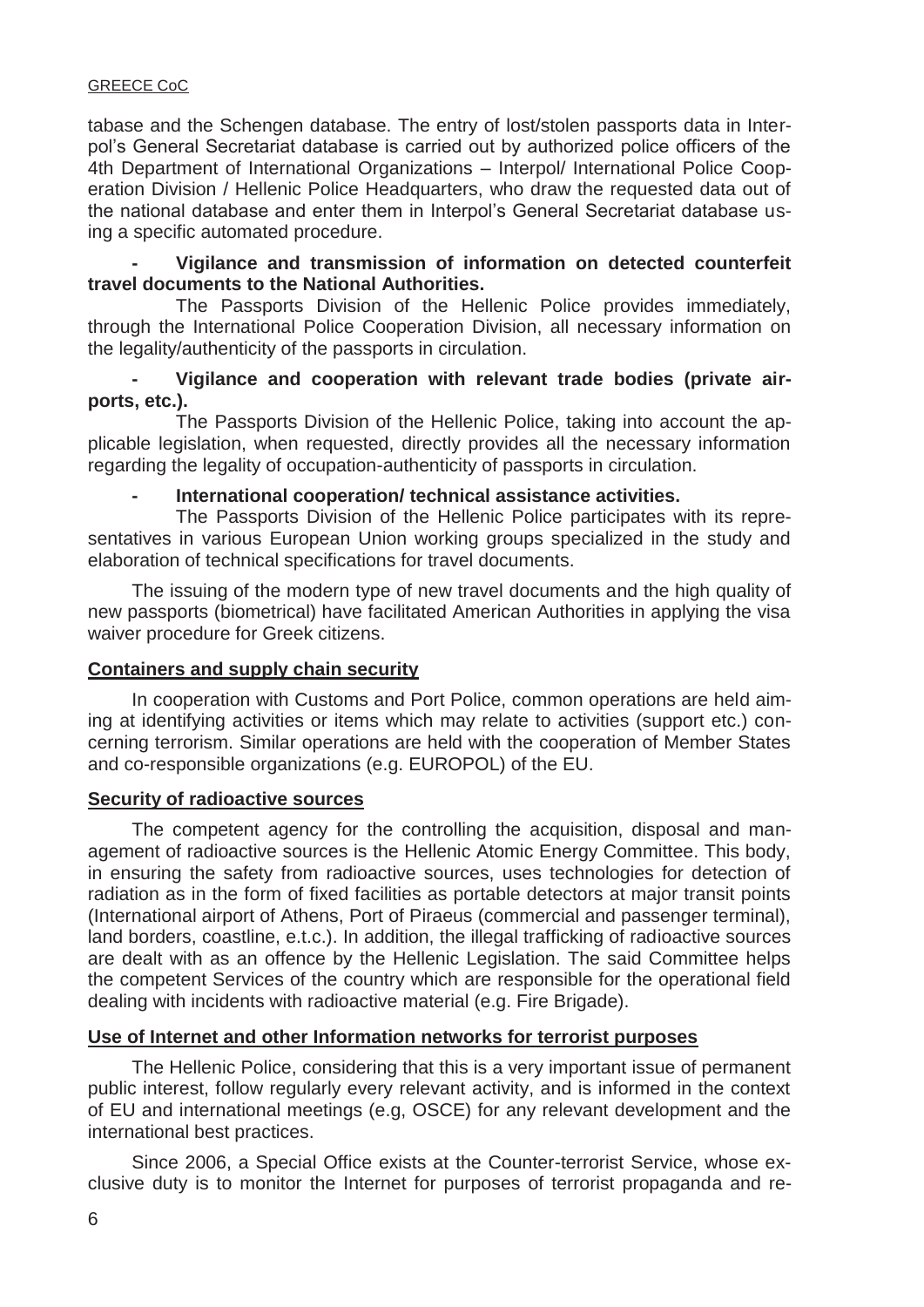cruitment. For the same purpose, in the context of the European project "Check the Web", it cooperates with EUROPOL and the participating countries in a common effort to deal with this phenomenon. No cases of misuse of Internet for terrorist purposes have been detected so far.

 Additionally, on 01.07.2016 the full operation of the EU Internet Referral Unit (I.R.U.) started (it started operating on a trial basis on 01.07.2015) and has now fully developed its operational activity. IRU is substantially the evolution-upgrading of the existing program "Check the Web" and focuses on the social networking media and their use for the propaganda and promoting extreme ideologies. IRU is a part of the European Counter Terrorism Centre – ETCE and, up to date, 25 national IRU contact points have been established.

 A national IRU contact point has been designated by the Special Violence Crimes Management Division of the Hellenic Police, while the possibility to create and operate an IRU national office is also examined.

#### **Legal co-operation including extradition**

 The 1957 European Convention on Extradition was incorporated in the Hellenic legislation in 1961 and applies since then with any improvement of amendments (Ratification of the Convention on extradition between EU Member States - Dublin Convention 1996, which was incorporated, on 26/5/1999, in the national law). Also, Greece has signed trans-national agreements (see ques. 1.1) which include extradition matters. In case of any relevant arisen matter concerning a country which has not concluded such an agreement, the extraditions are carried out in the context of mutuality, as international law provides for.

#### **Safe havens and shelter to terrorists and terrorist organizations**

 Greece with respect to the international law and the relevant Resolutions of the U.N. Security Council impose the relevant sanctions, so that individuals, groups or entities involved in terrorist activities do not consider our country as a favorable and attractive field for pursuing their activities.

 At the same time, our country, as an EU Member State, participates in the "Working Group on Implementation of the Common Position 2001/931/CP on implementation of special measures for the fight against terrorism".

 Also, all necessary procedures are implemented during entry of aliens in the country, as well as strict security controls before the issue of a residence permit.

### **Prevention of the violent extremism and radicalization that leads to terrorism.**

 a. At the level of the Ministry of the Interior/Citizens Protection Sector, we have completed the works of the Working Group established to draft the "national strategy to tackle terrorism and violent extremism" which, after having been approved by the leadership, will enter into consultation with the competent Ministries (Ministries of Interior, Justice, Transparency and Human Rights, Foreign Affairs, Education, Research and Religious Affairs, Infrastructure and Transport, Finance, Digital Policy, Telecommunications and Information, Migration Policy, Ministry of Shipping and Island Policy).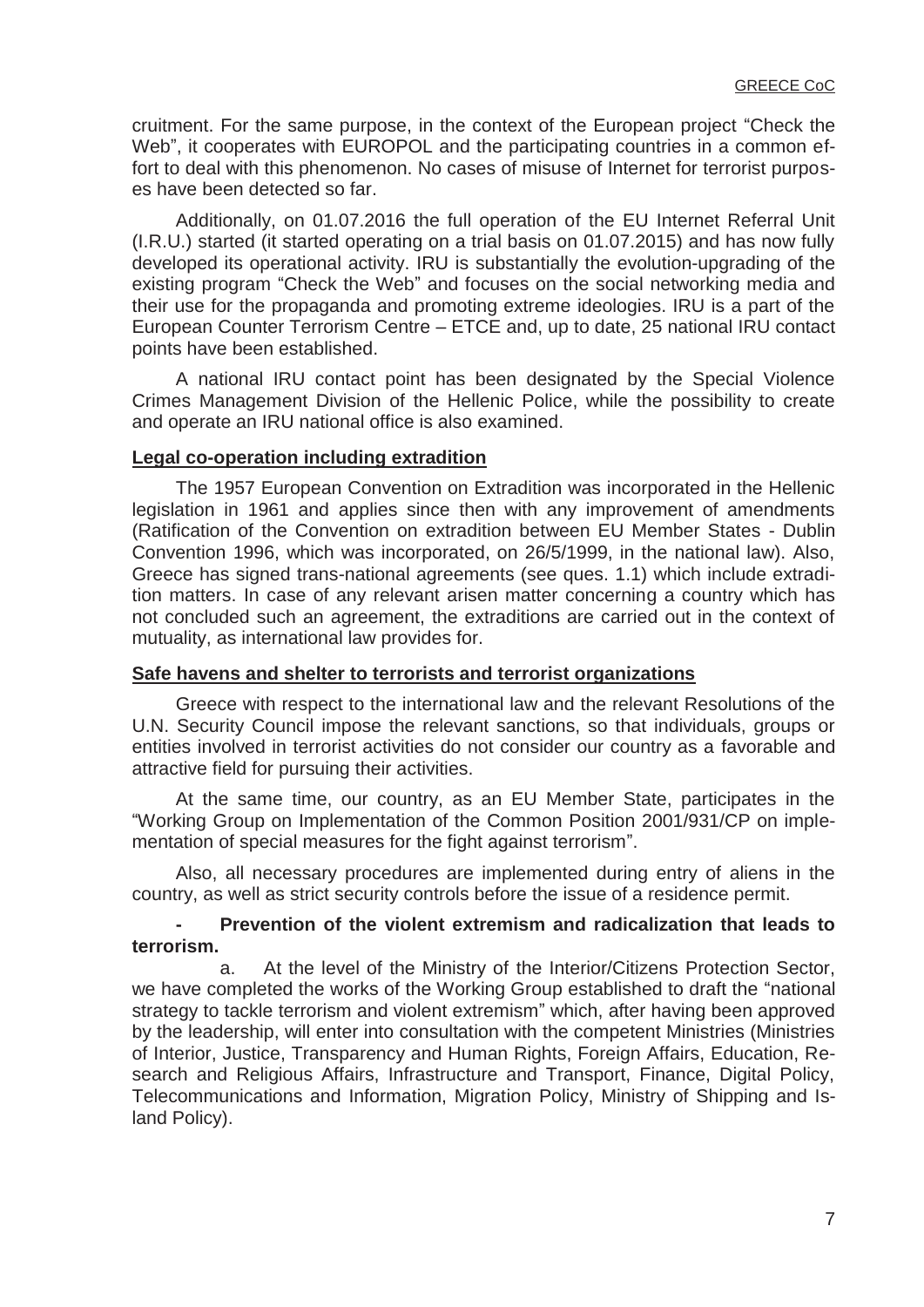The National Strategic Plan has been formulated on the basis of the revised European counter-terrorism strategy and has influences from the respective strategies of States with developed counter-terrorism culture, but it is adapted to the Greek reality.

It consists of four strategic objectives:

Prevention (identifying and fighting the causes and factors leading to violent radicalization and recruitment to terrorism)

Protection (protection of citizens and infrastructures by reducing vulnerability to terrorist and extremist actions)

Detection (Detecting those involved in terrorist activity, dismantling of terrorist networks and bringing the offenders to justice).

Reaction (effective, immediate and organized response to a terrorist or extremist attack).

 Each strategic objective includes specific actions to enforce the objective and proposals for their implementation and execution.

 Our intention is that, on the one hand, the strategy becomes known to the public, so that the citizens become part of the national strategy, aware of what constitutes a threat to the internal security of the country and how the organized State is planning to protect them, and, on the other hand, collect and highlight the existing actions by the competent Ministries, specialize in a comprehensive action plan and then coordinate the necessary cooperation with the private sector, local communities, civil society and citizens.

 b. Our country as a Member State of the EU is actively involved in initiatives taken at European level to combat terrorism, violent extremism and radicalization. In this context, an important step in preventing radicalization at EU level is the proposal to create a new cooperation structure to prevent this phenomenon. The form of the structure proposed by the European Commission, as formulated by the discussions of the High-Level Expert Group on Radicalization and its corresponding Subgroup, to which our Country participated with its respective representatives, will be as follows:

 It will consist of the Steering Board, which will include high-level representatives of all the Member States, including the Counter Terrorism Coordinator (CTC) and EEAS (European External Action Service). The main function of this Steering Board will be to advise the European Commission on the strategic priorities in the field of prevention of radicalization as they arise from the needs and priorities of the M-S. The above-mentioned Steering Board will be supported by the "Task Force", which will involve EC staff and seconded Member States experts on a voluntary basis. The main functions of the Task Force are to provide secretarial support to the Steering Board, be a coordinating body and know-how centre, as well as a point of contact with internal and external stakeholders.

Priority areas, such as these have been mapped so far, are:

- Radicalization in prisons, rehabilitation and reintegration.
- Communication and addressing online propaganda.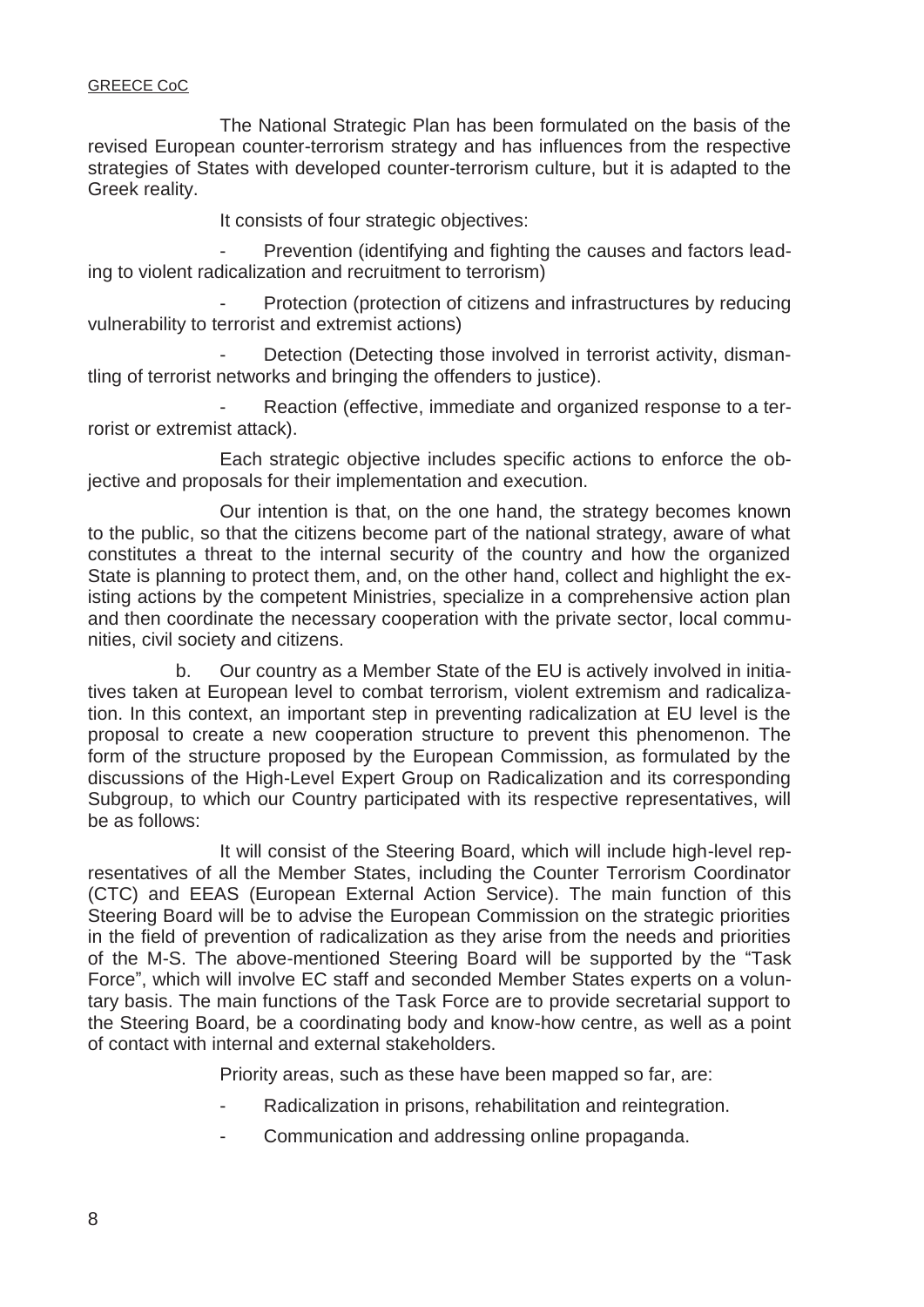Local and multidisciplinary approach (involving all relevant actors, including local authorities, civil society organizations, law enforcement, judiciary, health professionals, etc.).

Exchange of knowledge about phenomena and stages of radicalization.

- Ideology and polarization.
- Education and social inclusion.

 In this context and for the purpose of better co-operation between all the actors involved in addressing the phenomenon of radicalization, cooperation between the Hellenic Police and the corresponding public administration bodies has been promoted.

#### **2. Stationing of armed forces on foreign territory.**

 **2.1 Provide information on stationing of your States armed forces on the territory of other participating States in accordance with freely negotiated agreements as well as in accordance with international law.** 

#### **Hellenic Armed Forces**

 The GCFDA decides the assignment of national forces, including the stationing of armed forces, in other countries as a result of international commitments.

 Hellenic Armed Forces may participate in multinational operations under the auspices of UN or OSCE, to NATO or NATO/led operations based either on Article 5 of Washington Treaty (collective self-Defense) or not (crisis management), provided that UNSC mandate exists, to EU or EU/led operations as well as to operations for the provision of military assistance to third countries, as a result of bilateral agreements.

 The Minister of National Defense implements the military aspects of Government policy with regard to international organizations, and also implements the decisions of the Government concerning the participation of Hellenic forces in exercises conducted in the context of the Alliance or other intra-state agreements.

 The status of the personnel of the Hellenic Armed Forces stationed abroad is determined, as regards their general duties in terms of international law, by the UN Charter and by the specific legal foundation of the Mission, in which they participate, established by UNSC resolutions, by NATO or EU decisions, by other international agreements or mandates of International Organizations.

 Greece is a Party to the Agreement between the Parties to the North Atlantic Treaty regarding the Status of their Forces (NATO SOFA, done in London on June 19, 1951), as well as to the Agreement between NATO and PfP countries regarding the status of their Forces (PfP SOFA, signed in Brussels on June 19, 1995) as well as to the agreement between the Member States of the EU concerning the status of their Military and Civilian Staff (EU SOFA, signed in Brussels on November 17,2003).

 The **Hellenic Army General Staff (HAGS)** currently participate with Military Units or Staff Officers in the below mentioned Operations – Missions:

- a. KFOR (NATO), in Kosovo.
- b. EUFOR ''ALTHEA'' (EU), in Bosnia Herzegovina.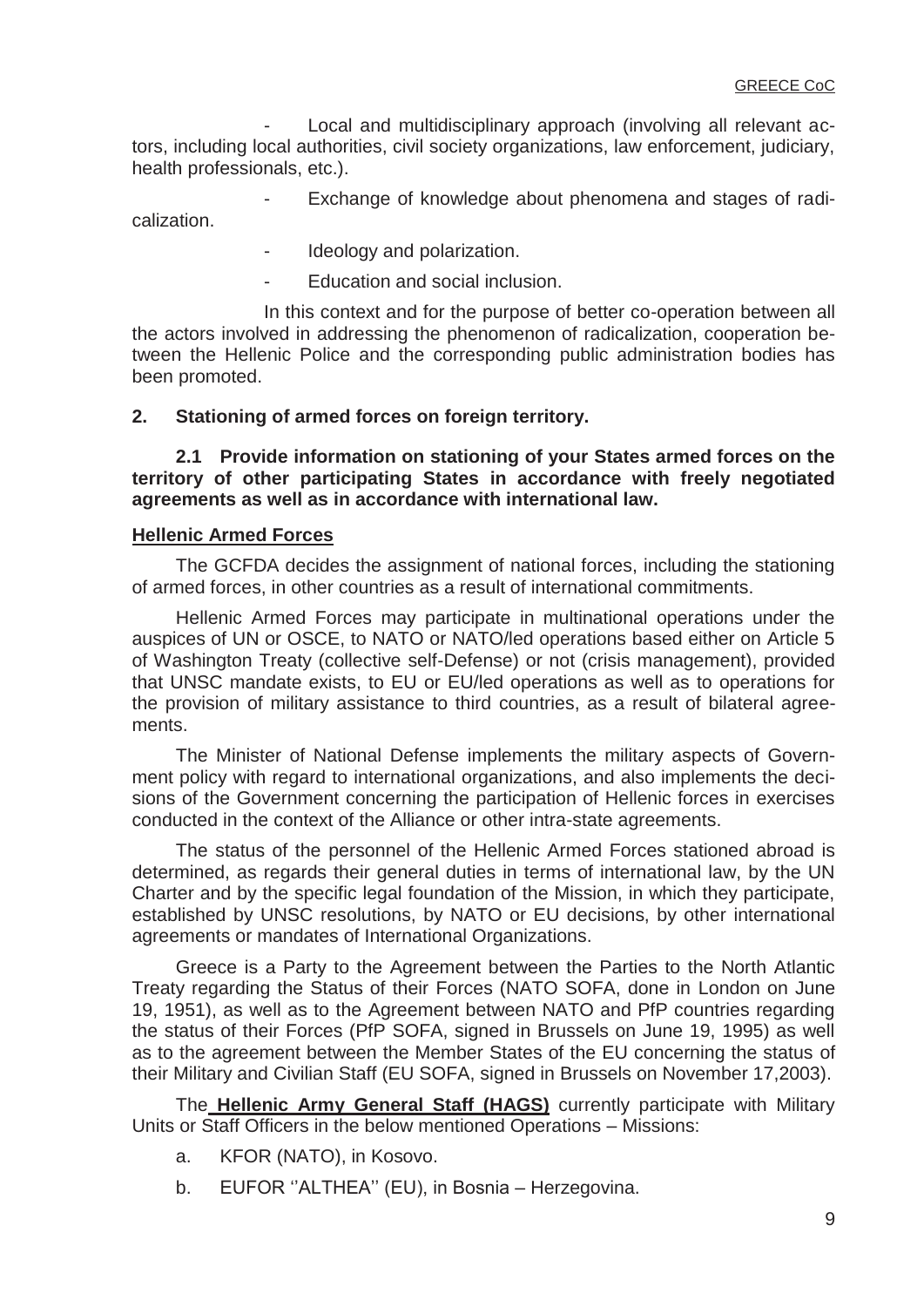c. EUTM MALI (EU), in Mali of Africa.

 The **Hellenic Navy General Staff (HNGS)** currently participates with Naval Units or Staff Officers in the following Operations/Missions:

 a. STANDING NATO FORCES (SNFs) SNMG 2-SNMCMG 2, operating in the Mediterranean, in the framework of NATO Response Force, with both Naval Units and Staff Officers.

 b SEA GUARDIAN (ex. ACTIVE ENDEAVOUR) operating in the Mediterranean, with Naval Units and MPA's.

 c. UNIFIL (UN), operating in the eastern Mediterranean, with both Naval Units and Staff Officers (NAQOURA).

 d. EUNAVFOR ATALANTA (EU), with staff Officer at the Operational Headquarters (OHQ), Northwood.

 e. EUNAVFOR MED (EU), operating in the Southern-Central Mediterranean, with Staff Officers and Naval units.

## **Hellenic Police**

 Finally, Hellenic Police officers who have been seconded to peace-keeping missions in the EU context (LEX-EU), with non-military resources, have been informed in advance on a series of matters, such as prevention, and are able to perform any relevant duty in the context of their mission.

**3. Implementation of other international commitments related to the Code of Conduct.** 

 **3.1 Provide information on how your State ensures that commitments in the field of arms control, disarmament and confidence-and security-building as an element of indivisible security are implemented in good faith.** 

## **Hellenic Armed Forces**

 Greece as a participating State in the arms control agreements, such as CFE Treaty, Vienna Document 2011, Open Skies Treaty e.t.c, implements all the obligations set forth in the aforementioned documents, in good faith.

 In this view our country carries out annually a number of inspections and evaluations missions in other States' territories as well as provides the foreseen military information to all OSCE member States.

 In addition to this, Greece receives inspection and evaluation missions and corresponds to the actions that have been agreed upon by the Organization.

## **Hellenic Police**

 Regarding the competences of the Hellenic Police, Greece acts on a multidimensional level, in response to its obligations stemming from the signing of transnational bilateral cooperation agreements, with neighboring countries and from its participation in international and regional Organizations. The Hellenic Police carry out systematic controls on persons and transport means entering our country via authorized entry points (land and sea), investigate in depth the cases at hand in order to identify and disband networks. The Hellenic Police actively suppress illegal activities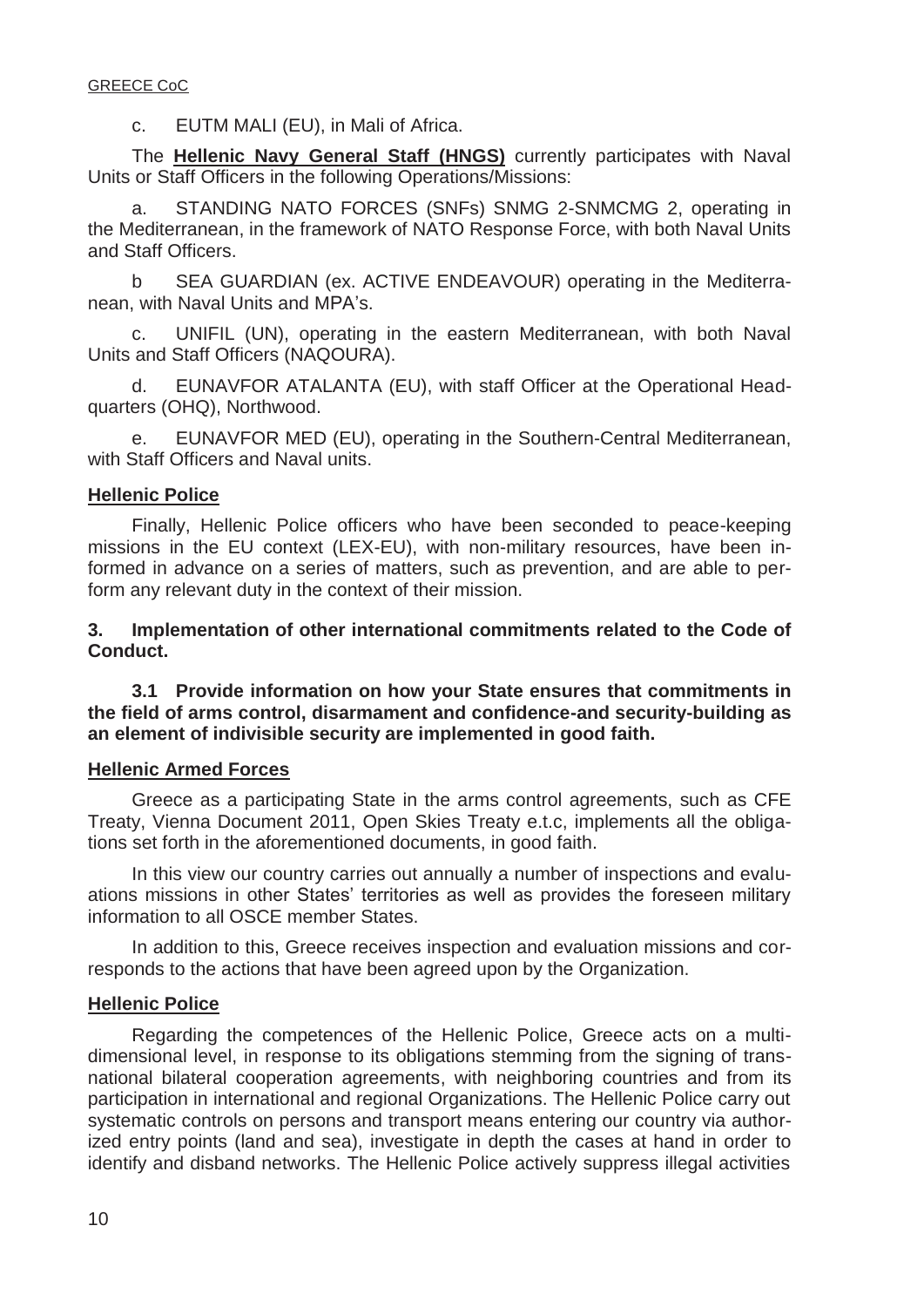in areas presenting intense problems of trafficking, possession and use of weapons in cooperation with local agencies.

#### **3.2 Provide information on how your State pursues arms control, disarmament and confidence-and security-building measures with a view to enhancing security and stability in the OSCE area.**

## **Hellenic Armed Forces**

 Greece contributes to the enforcement of stability, security and cooperation among the participating States of OSCE aiming to eliminate the tensions in the concerned areas.

 Greece, as a member State of OSCE, attributes a special importance to the role that OSCE is called to play in the international security environment, participating to the majority of its initiatives in view to enhance OSCE strength and to utilize its possibilities towards crisis prevention and management.

 In order to promote and ensure confidence and security in the OSCE area, our country steadily supports the initiatives of the Organization implementing a number of confidence and security building measures in the arms control field.

### **Hellenic Police**

 The Hellenic Police, in the context of its counter criminal policy, have, as a first priority, increased the number of confiscation concerning illegally possessed firearms, concentrating its efforts on the control of the legal trafficking of weapons during all stages and on the control of illegal trafficking in general. In this direction, a data base has been set up for reliable, timely exchange of information and detection of weapons. In addition, Greece has begun the procedure to amend the national legislation on weapons, in order to develop the ability to respond to the modern forms of crime and to be fully harmonized with the European acquis.

 Also, all competent enforcement authorities of Greece are in direct and constant cooperation with each other as well as with the respective authorities of the countries from which the imported or transferred weapons come in order to prevent and suppress cases of illegal trafficking of weapons from country to country.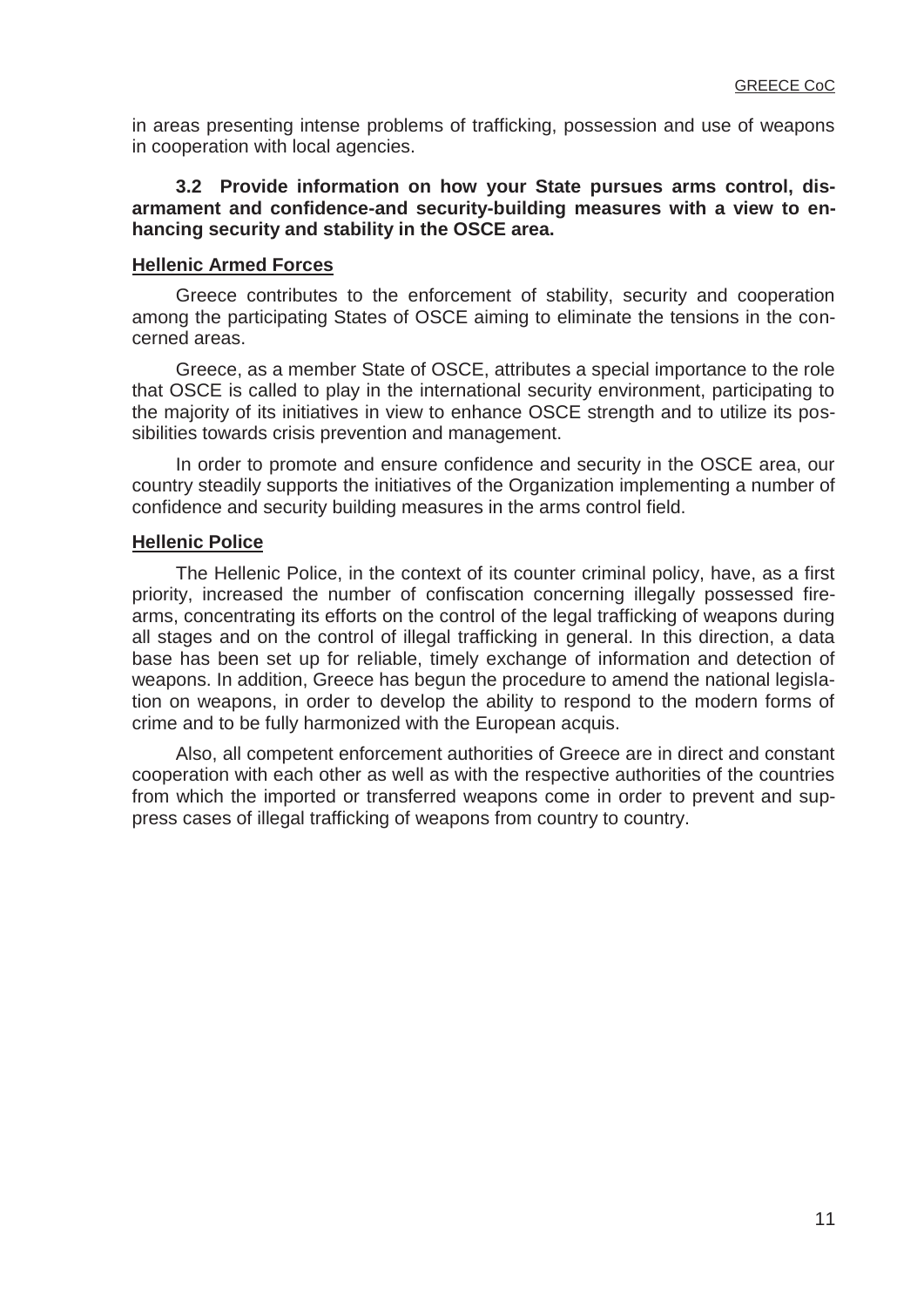## **Section II: Intra-State elements**

#### **1. National planning and decision-making process.**

 **1.1 What is the national planning and decision-making process in determining/approving military posture and Defense expenditures in your State?** 

 The Government determines the national defense policy and commands the Armed Forces through the Minister of National Defense, who performs his/her duties in accordance with the relevant decisions taken by the GCFDA.

 The GCFDA is a decision-making Governmental Body dealing with foreign and defense affairs. It formulates defense policy, approves long-term programming concerning defense capabilities, including major procurement programs of the Armed Forces, and evaluates crisis situations. It is chaired by the Prime Minister, having as members the Ministers of Foreign Affairs, National Defense, National Economy, the Chief of the Hellenic National Defense General Staff (HNDGS) and other Ministers, depending on the case or issue under discussion.

 The Ministry of National Defense, under whose purview the Greek Armed Forces are placed, implements the national defense strategy based on the defense policy set out by the GCFDA.

 The Parliament legislates for defense issues and exercises the parliamentary control over the Government, regarding defense policy.

 Greek Armed Forces carry out, on annual basis, a 15-year long term and a 3 year medium term, defense procurement plan. The Defense Budget is part of the overall State budget and is approved on an annual basis by the Hellenic Parliament.

#### **1.2 How does your State ensure that its military capabilities take into account the legitimate security concerns of other States as well as the need to contribute to international security and stability?**

The Constitution of Greece stipulates in the 2nd Article that:

 a. Respect and protection of the value of the human being constitute the primary obligations of the State.

 b. Greece, adhering to the generally recognized rules of international law, pursues the strengthening of peace and justice, and the fostering of friendly relations between peoples and States.

 It undertakes the general obligations arising from the UN Charter and from its participation in other international security organizations concerning the taking of collective measures, among which the use of military forces for the preservation of international peace and security is included. The legal status for the presence of a UN force in a country arises from articles 104 and 105 of the UN Charter, which provide legal cover, immunity and the required privileges for the mission's execution. In relation to the possible case of participation of the Hellenic Armed Forces in multinational operations in a legal framework which contravenes the Greek legislation, the following apply:

In case a decision is made for a country's forces to take part in a multinational operation, governed by agreements which include provisions which contravene the Greek legislation or for which the issued rules of engagement include provisions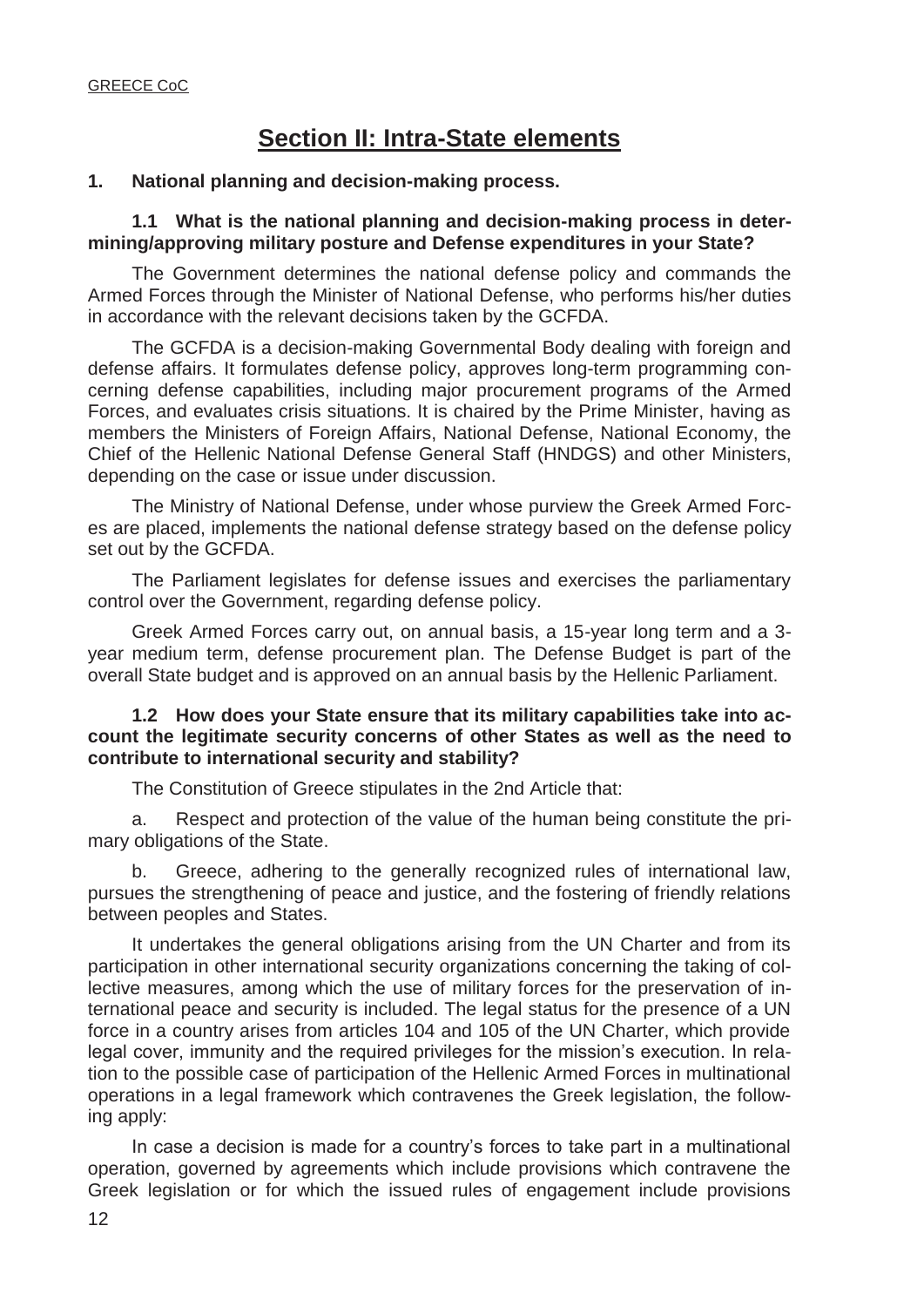which contravene the said legislation, then these texts in order to be applied by our side will have to first be validated by law through the Greek parliament or else national reservations are raised for these specific provisions.

## **2. Existing structures and processes.**

#### **2.1 What are the constitutionally established procedures for ensuring democratic political control of military, paramilitary and internal security forces, intelligence services and the police?**

 The Greek Armed Forces are at all times subject to democratic control. The Government is accountable to Parliament for the defense of the country and is responsible for the administration of, and the control over, the Armed Forces.

 The GCFDA which is a governmental and political body formulates the defense policy, appoints the Chiefs of Staff and makes decisions on all important foreign and defense matters.

 The Minister of National Defense makes recommendations to the GCFDA and implements the decisions of the latter.

 The Parliament is entitled to access to information and clarification on every action taken by the Government on defense issues, and exercises parliamentary control (exercise of ''the right to know''), through the Parliamentary Committee on Defense and Foreign Policy Issues.

 The internal security forces are subject to the same civilian control procedures as the Armed Forces. The Government is responsible for the internal security and stability of the country. It appoints the Heads of the internal security forces. The law (legislation passed by the Parliament) determines in detail their functions.

 The National Intelligence Service of Greece (GRC NIS-EYP), the Police and the Fire Brigade operate under the direction of the Deputy Minister of Interior, to whom they are directly answerable. The Coast Guard comes under the direction and command of the Ministry for Maritime affairs, to which it is answerable.

### **2.2 How the fulfillment of these procedures is ensured and which constitutionally established authorities/institutions are responsible for exercising these procedures?**

 The Parliament is entitled to information and detailed accounts on every action taken by the Government on defense issues, and exercises parliamentary control (exercise of "the right to know"), through the Parliamentary Committee on Defense and Foreign Policy Issues.

 The Constitution of Greece provides that the President of the Hellenic Republic is the Commander of the Armed Forces. However, this is an honorary provision. The actual Commander of the Hellenic Armed Forces (by specific Constitutional provision as well) is the Government (Cabinet Council and the GCFDA). As already stated above, the Minister of National Defense makes recommendations to the Cabinet and the GCFDA and implements the decisions of the Government.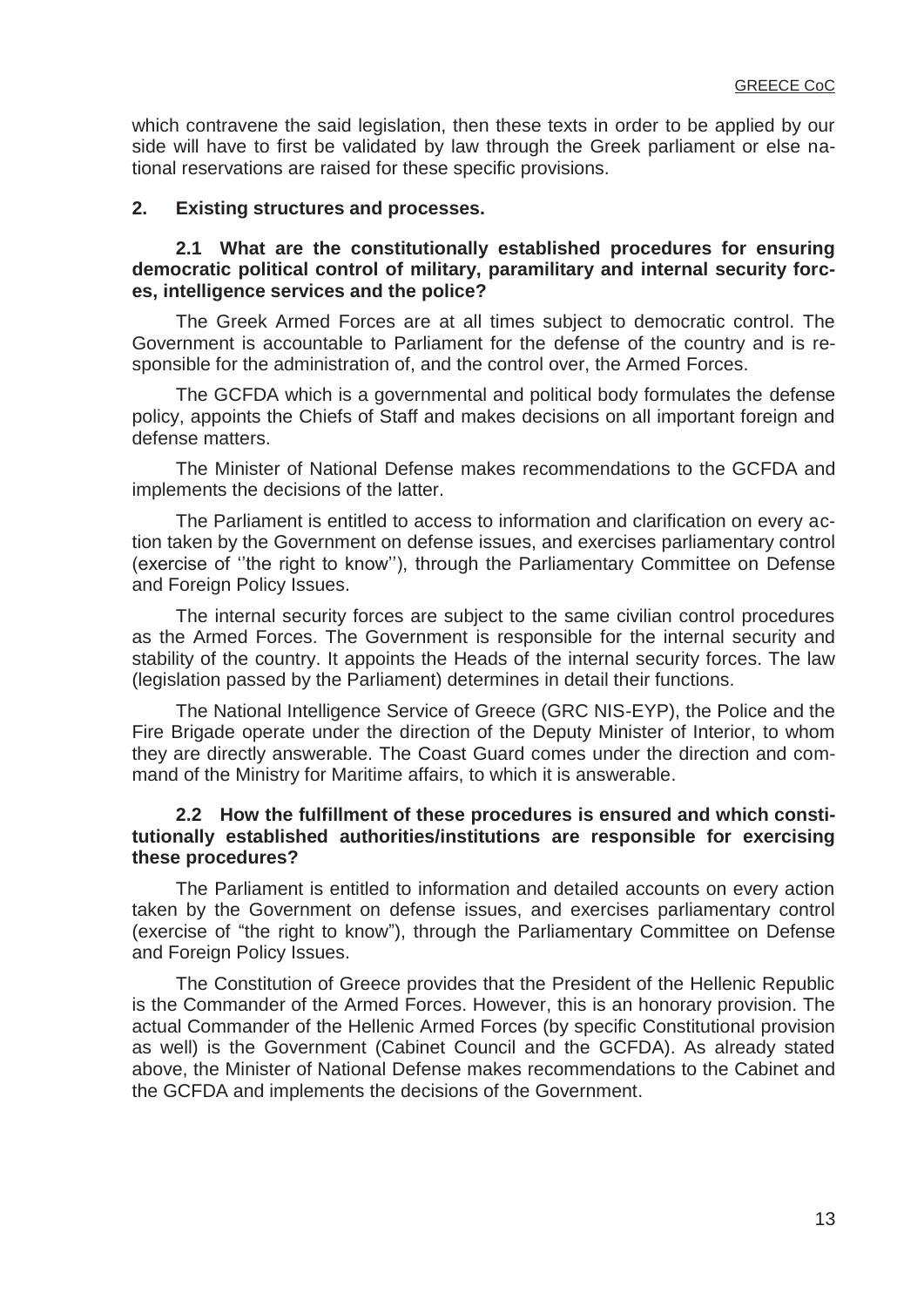### **2.3 What are the roles and missions of military, paramilitary and security forces, and how does your State control that such forces act solely within the constitutional framework?**

 The concept of National Defense includes a number of functions and activities developed and monitored by the State with a view to protecting the territorial integrity, the national independence and sovereignty of Greece.

 The detailed role and the missions of the Armed Forces are elaborated in the law (Parliament act No 2292/1995 "On the Organization and Function of the Ministry of National Defense and the Command and Control of the Armed Forces" as amended by Parliament act No 3883/2010) and they are particularized accordingly by the Military Regulations of the Army, the Navy, and the Air Force. The Parliament has the "right to know" (Standing Parliamentary Committee on Issues of the State).

 The security forces aim at the maintenance of internal stability in the country and the protection of the security and life of Greek and foreign citizens in Greek territory. Their mission is determined in detail by the legislation passed by the Parliament.

#### **3. Procedures related to different forces personnel.**

#### **3.1 What kind of procedures for recruitment and call-up of personnel for service in your military, paramilitary and internal security forces does your State have?**

The Constitution of Greece stipulates (art. 4, para. 6) that:

"Every Greek capable of bearing arms is obliged to contribute to the defense of Fatherland as provided by law".

 All Greek men aged 18 years old and above, are subject to military conscription on a compulsory basis, in accordance with the rules set out in the "Military Conscription Act". The rules for the recruitment of women for service in times of general mobilization or war are set out in another Parliament Act.

 Deferment of service is granted to the conscripts who are entitled to it; they join the Armed Forces at the end of the deferral period granted to them.

 Selection of personnel for service in the internal security forces is made on the basis of requirements determined by the specific duties and missions of those forces as indicated above. Service at the security forces is a job and it is paid for.

 Commissioned and non commissioned Officers join the army either through the Military Academy and the Non Commissioned Officers School or through exams, following the procedures prescribed by the relevant legislation.

#### **3.2 What kind of exemptions or alternatives to military service does your State have?**

 Greece has enacted legislation providing the possibility for those who, for ideological or religious reasons, refuse to bear arms, to be recognized as conscientious objectors. Those who object to military service have to offer civilian/social service in the public sector.

 Provisions concerning exceptions from military service (granted to specific categories of conscripts) are included in the "Military Conscription Act".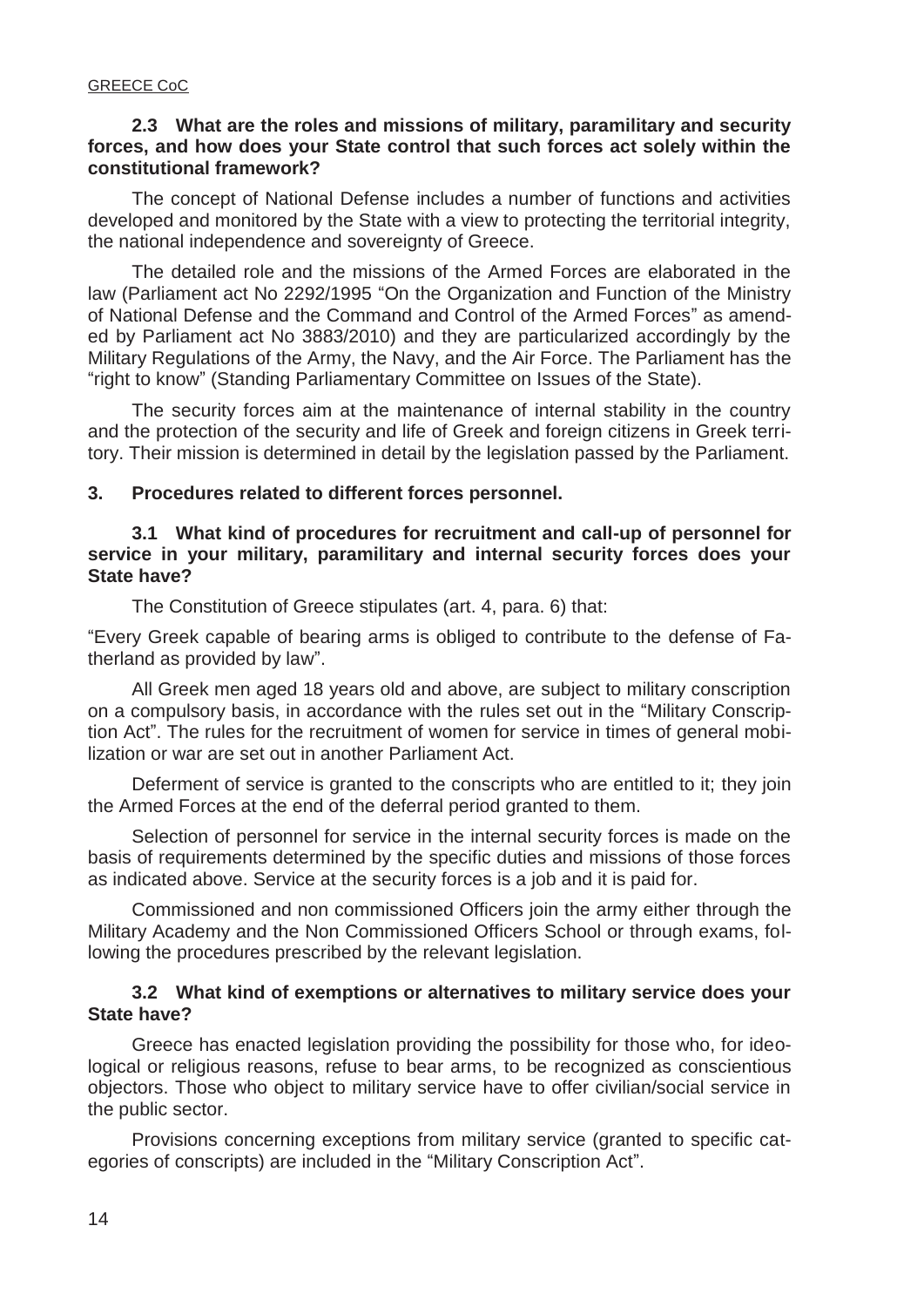#### **3.3 What are the legal and administrative procedures to protect the rights of all forces personnel as well as conscripts?**

 The rights of all military personnel, including those who serve time limited obligatory duty, are protected by the Constitution. A few exceptions are accepted by the Constitution itself, due to the special legal status of the military as this is defined by their mission: for example, military personnel do not have the right to strike, or to be elected with a political party, except warrant officers and non-commissioned officers that are eligible to be elected to municipal authorities, or to participate in political activities during their active duty, etc. Apart from that the legislation that provides for civil, political and social rights is fully applicable to all kinds of military personnel. All active members of the Armed Forces and the Coast Guard --irrespective of their rank, station, duties, etc-- come under the jurisdiction of the Military Judicial System, for any criminal offence they commit, be it an offence of the ordinary Penal Code or of the Military Penal Code or of the general penal legislation (drug offences, weapons related offences, traffic offences, etc). A limited number of specifically described criminal offences are excluded (e.g. offences against police officers while on duty, criminal offences according to the legislation on elections, customs related crimes, etc). Civilians can never, under any circumstances whatsoever, be tried before a Military Court (to that end there is a specific Constitutional rule – except for conscription evaders, regarding the crime of conscription evasion). The legal status of the members of the Judicial Corps of the Armed Forces is dual, that of a judge and an officer at the same time. The Hellenic Judicial Corps of the Armed Forces is independent in its function and comes directly under the Minister of National Defense from the administrative perspective. The governing body of the Judicial Corps is the «Supreme Judicial Council of the Military Justice Corps». The high command of the Armed Forces is not allowed to interfere in any way whatsoever with the jurisdictional and administrative issues concerning the Judicial Corps of the Armed Forces.

#### **4. Implementation of other political norms, principles, decisions and international humanitarian law.**

#### **4.1 How does your State ensure that International Humanitarian Law and Law of War are made widely available, e.g, through military training programs and regulations?**

 Respect for individuals and substantial management of human workforce, are being taught at every level of command during the career of an officer and noncommissioned officer. The above elements constitute the daily routine of the military personnel at the time of their enlistment to the Hellenic Army.

The human factor constitutes a force multiplier and the system's backbone, not only during operations, but also in the daily military life. Military values, military regulations, Military and Common Penal Code in concert with the required attributes and abilities of leadership, create that structure, in which human rights are protected, a fact which constitutes one of the main and foremost aims of the Hellenic Army.

Improvement of personnel's knowledge concerning human rights and the law of war, is achieved through courses of International Law conducted by the Hellenic Army, Naval and Air Force Academies and the Non Commissioned Officers Academies, as well as during the attendance at the Command and General Staff College, the Supreme Joint War College and the National Defense College, through lectures and seminars.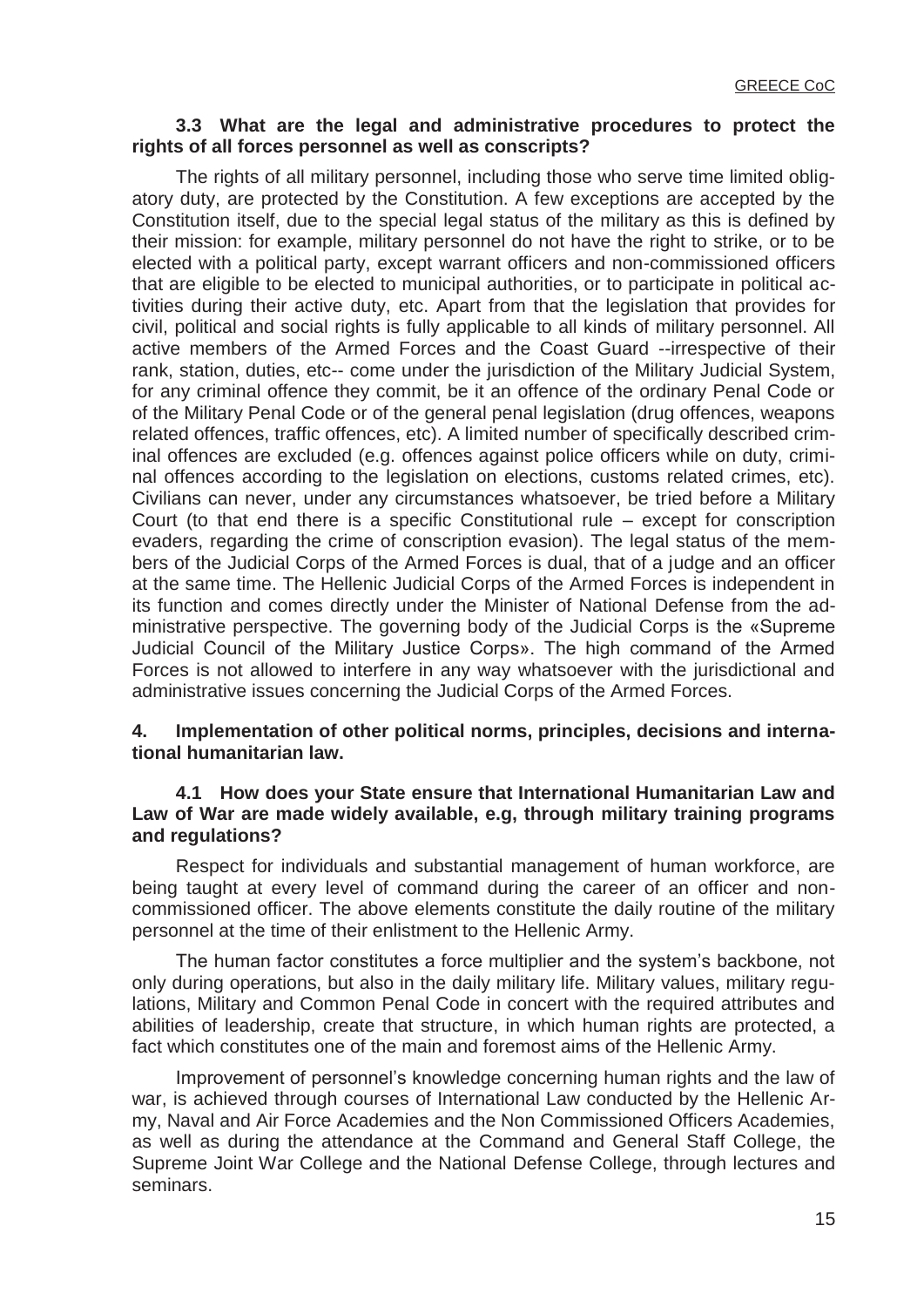Furthermore the training syllabus of the Hellenic Army's Units includes educational lectures relevant to the UN's issues as well as issues of Humanitarian Law in general, aiming to keep the personnel up to date on these matters.

 A more analytical and detailed program is conducted as part of "training before deployment", which is attended by personnel participating in the various missions abroad. The said training includes, among others, subjects of Dealing with Violence Escalation and Minimizing Collateral Damage (Analysis of the Law for Armed Conflict, National Rules of Engagement and corresponding caveats).

 Furthermore, the military and civilian personnel of the Army attends courses at the Multinational Centre of Operations for Peace Support, in relation to human rights, such as:

- Children's rights and method of approach by the UN forces.
- Treatment management of women during conduct of operation.

Last but not least, military legal advisers provide, through their expertise in international law, consultations in respect of inquiries on the implementation of international humanitarian law.

## **4.2 What has been done to ensure that armed forces personnel are aware of being individually accountable under national and international law for their actions?**

 The personnel is informed, in respect of its individual accountability and with regard to its actions based on national and international law, on one hand through the cycle of educational – training programs, courses, lectures and seminars mentioned above and on the other hand through military regulations, directives – guidelines and orders.

### **4.3 How does your State ensure that armed forces are not used to limit the peaceful and lawful exercise of human and civil rights by persons as individuals or as representatives of groups nor to deprive them of national, religious, cultural, linguistic or ethnic identity?**

 The relevant legislation is fully applicable to the Armed forces personnel also. Any member of the Armed Forces or any third party who finds that his human, civil, national, religious, cultural, linguistic and ethnic identity rights are violated by acts of the various officials or organs of the Armed Forces may file a complaint before the competent court authority or tribunal, without prior notification or approval. National, EU and International (ratified by the Parliament) legislation on the protection of national, religious, cultural, linguistic and ethnic identities and particularities is fully applicable in the domain of the Armed Forces as well.

#### **4.4 What has been done to provide for the individual service member's exercise of his or her civil rights and how does your State ensure that the country's armed forces are politically neutral?**

 The rights of all military personnel, including those who serve time limited obligatory duty, are protected by the Constitution. Apart from that the legislation that provides for civil, political and social rights is fully applicable to the whole spectrum of military personnel. Due to the special legal status of the Armed Forces as this is defined by their mission, military personnel do not have the right to strike, or to be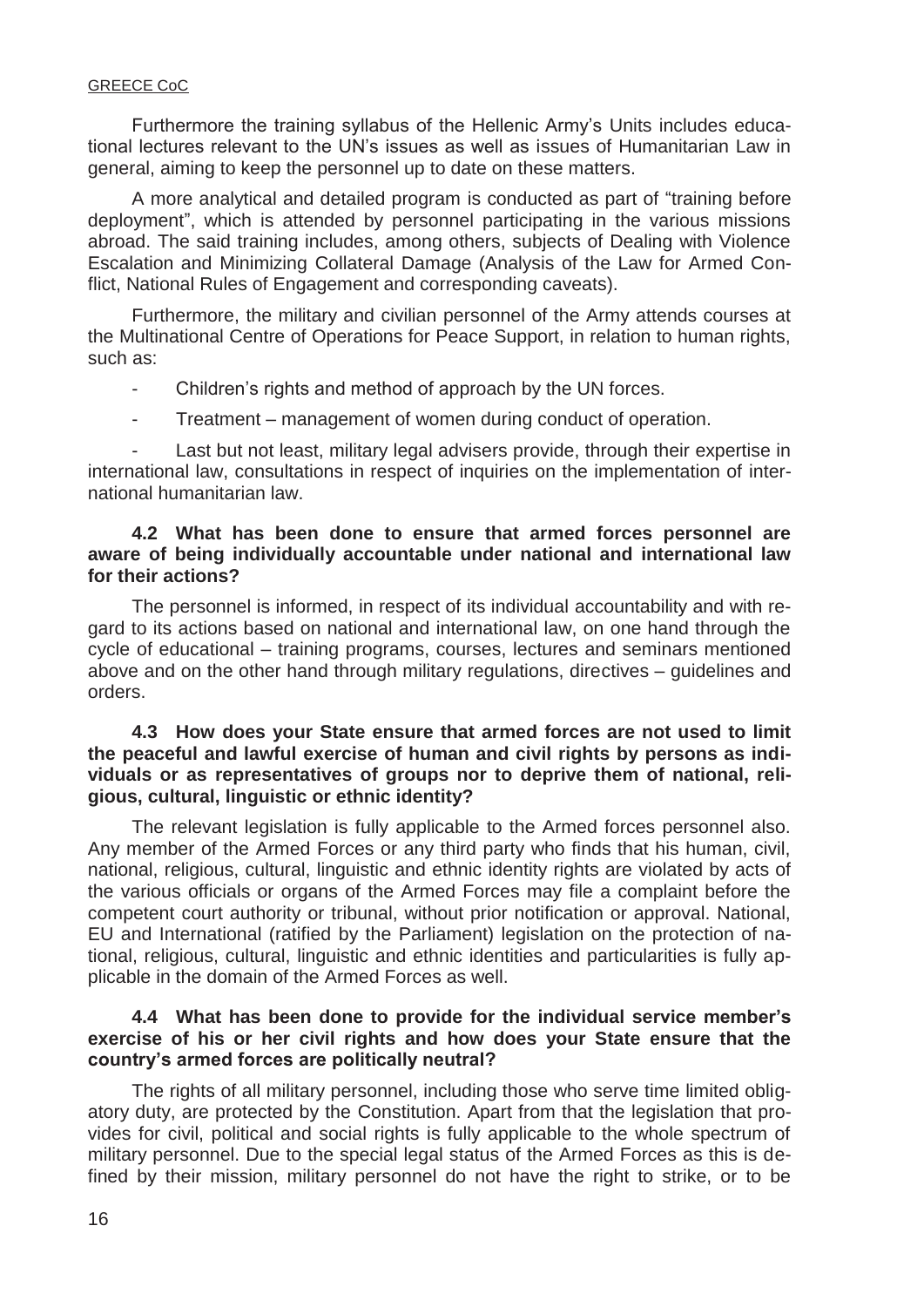elected with a political party, or to participate in political activities during their active duty, etc.

 Gender equality is fully respected by the Hellenic Armed Forces. The equality of the two sexes is constitutionally guaranteed. To this end, the Hellenic Constitution comprises a specially drafted provision By Act of Parliament 3304/2005, EU Directives 2000/43 of June 29 2000 and 2000/78 of November 27 2000 were incorporated in the internal Hellenic legislation. These Directives regulate the issues of equality irrespective of race, religion, nationality, personal beliefs, age, sexual orientation e.t.c, Act 3304/2005 and the Directives are fully applicable to the Armed Forces.

 There is also a dedicated Government Authority called General Secretariat for the Equality of Sexes whose directives and regulations are also fully applicable to the Armed Forces.

There is also an Independent Authority the Ombudsman ("Sinigoros tou Politi" in Greek). It was founded in October 1998 and operates under the provisions of Law 3094/1993 as amended by law 3304/2005. The Ombudsman provides its services to the public free of charge. It has also the right to investigate cases which have to do with the infringement of rights stemming from acts or omissions of bodies or officials of the Armed Forces. Any citizen or any member of the Armed Forces may file a complaint with the Ombudsman without prior permission or notification.

#### **4.5 How does your State ensure that its Defense policy and doctrine are consistent with international law?**

 By specific constitutional provision, both customary and treaty, international law is incorporated as part and parcel of the national legal order and is thus binding upon the government and the GCFDA. There are specific bodies, both inside and outside of the Armed Forces' hierarchy (e.g. Military Legal Advisers, the Parliamentary Committee mentioned above etc.), that control defense policy and doctrine's consistency with international law.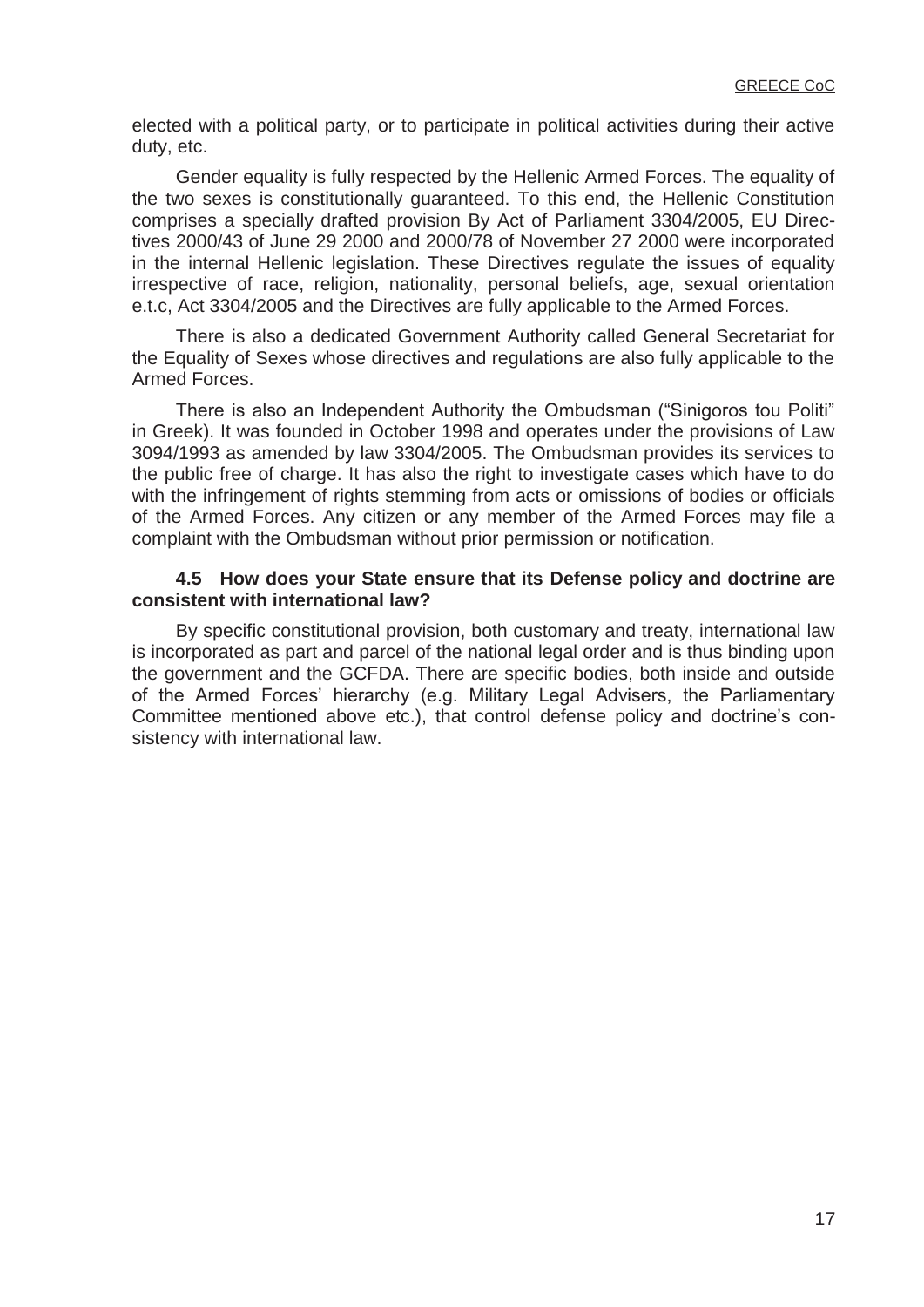## **Section III: Public access and contact information**

### **1. Public access.**

## **1.1 How is the public informed about the provisions of the Code of Conduct?**

 The Ministry of National Defense is actively pursuing a policy of openness and accountability toward the public and the Parliament.

 The public has access to information pertaining to the Armed Forces in the following ways:

By attending relevant sessions in Parliament (either live or on the Parliament TV-channel).

By exercising its right to access to Government documents. Every citizen has the right to demand a copy of every document prepared by the MoD or the Armed Forces, save for documents which contain information the disclosure of which may harm or prejudice national security - normally documents classified "secret" and above. In such a case a written denial is needed by the competent authority of the Armed Forces. The requesting citizen may bring the case before an administrative tribunal in case he deems that the aforementioned denial constitutes an abuse of authority.

- On the internet, at the Greek MoD and Armed Forces sites.
- At the Armed Forces Public Information Offices.

Through the MoD Information Directorate and the Press and Information Offices of the Chief of the HNDGS and the Chiefs of the General Staffs

Through the mass media.

By attending, upon invitation, exercises, demonstrations and seminars organized by the Armed Forces.

At Armed Forces Conscription and Recruiting Offices.

#### **1.2 What additional information related to the Code of Conduct, e.g, replies to the Questionnaire on the Code of Conduct, is made publicly available in your State?**

 The provision, on behalf of the State, of any additional information related to the Code of Conduct is the Hellenic MFA's responsibility.

### **1.3 How does your State ensure public access to information related to your State's armed forces?**

 See above answer to question of para 1.1. In addition there is also the White Book which is compiled by the MoD and is widely accessible to the public.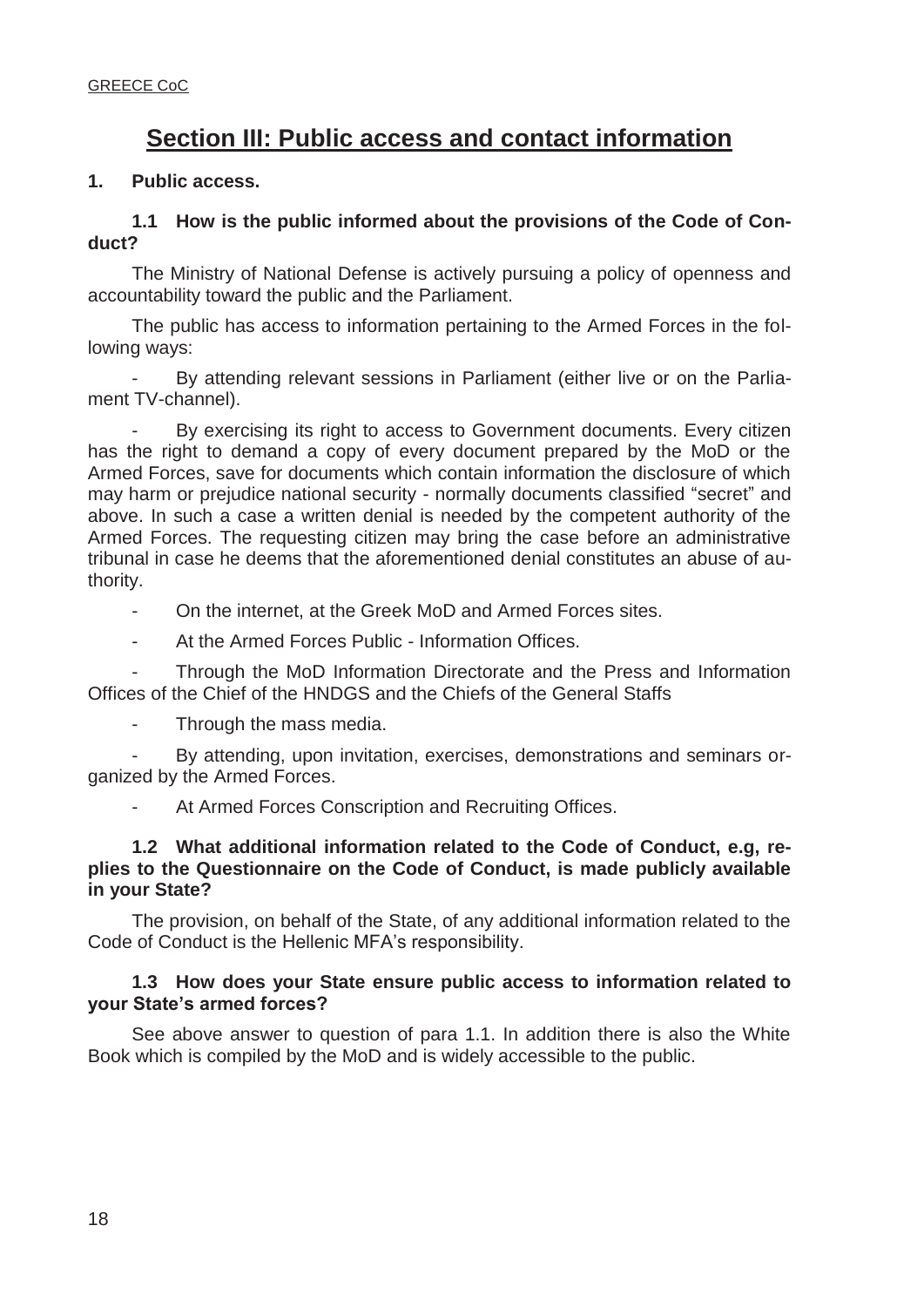## **2. Contact information.**

## **2.1 Provide information on the national point of contact for the implementation of the Code of Conduct.**

 The national point of contact for the implementation of the Code of Conduct is Commander Georgios Trikollos H.N. military advisor in the Permanent Mission of Greece to the OSCE (tel.: 0043 150 3393061/62 fax: 0043 150 33924)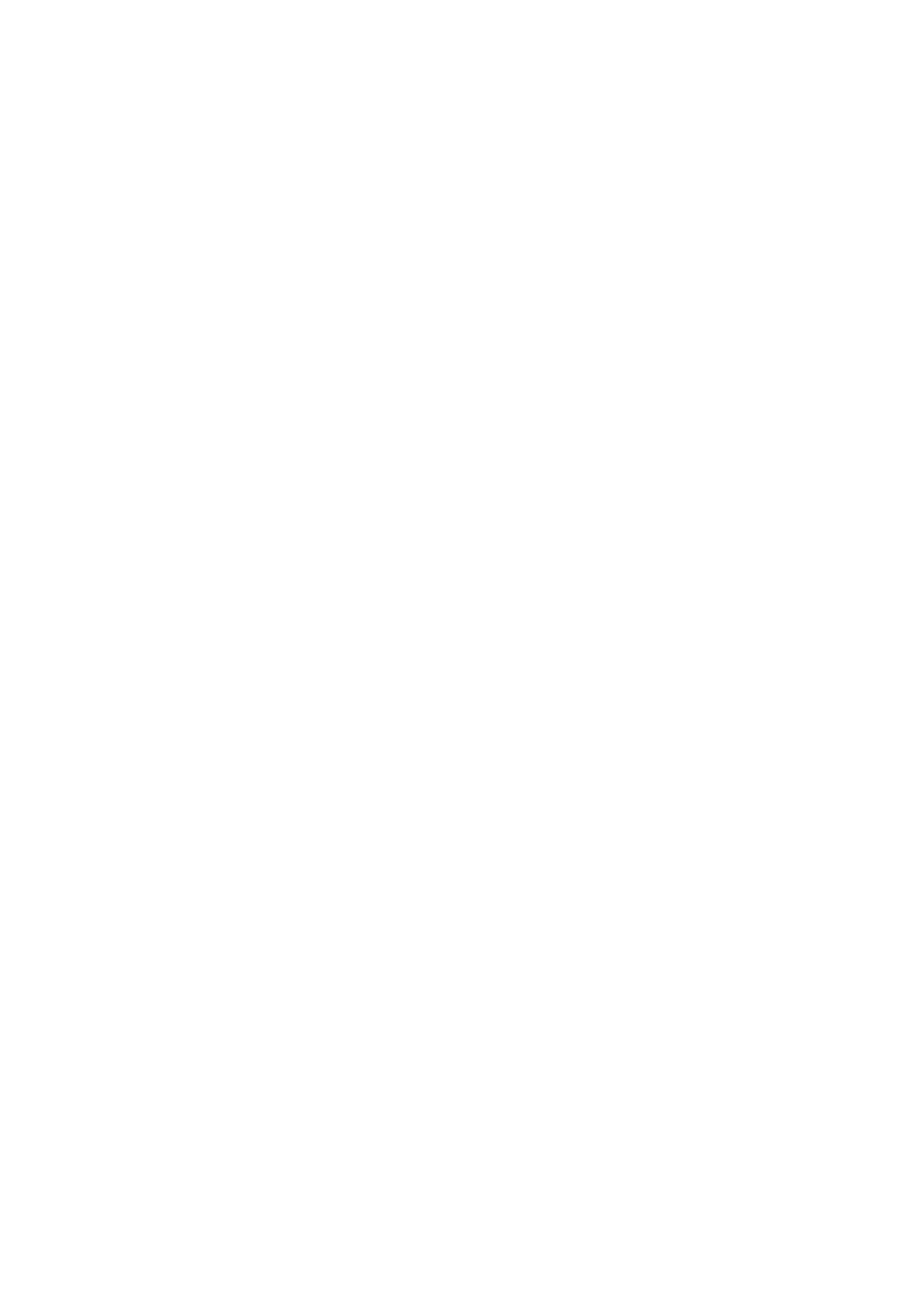# **INTERPRETATIVE STATEMENT**

## **Relevant information regarding to Women, Peace and Security**

## **I: Prevention**

### **1. Measures to increase armed forces personnel understanding of the special needs and contributions of women in conflict.**

 During the basic training of Armed Forces personnel (Military Academies – Training Centers – Specialization Training) a couple of modules on the matter of social gender, are taught. Lectures are given in Military Academies and Training Centers by specialized personnel, regarding female hygiene, as well as matters regarding the dealing with problems directly related to the military profession. The General Staffs have, since 2007, compromise Gender Equality Offices, as well as all commanders in peace and support operations have issued guidelines, in order to distribute mission and tasks in the fairest way possible between male and female personnel of the force, always depending on the relevant job description.

 In conclusion, no further more changes to measures in order to increase armed forces personnel understanding of the special needs and contributions of women in conflict.

### **2. Measures to address the violation of the rights of women and girls, in line with international standards.**

 No changes to measures in order to address the violation of the rights of women and girls, in line with the national standards.

## **II: Participation**

**1. Measures to increase the number of women in general and in decision making positions in the armed forces and the ministry of defence.** 

 **a. Number and percentage of women applying to be part of the Military Forces.** 

**1772 women** applied to be part of the Hellenic Armed Forces over the last year.

## **b. Establishment of policies to attract female candidates (Targeted campaigns, review of accession tests, etc).**

 There is no particular action to attract more female candidate students to the Military Academies, given the equal opportunities provided to male and female Greeks for their admission to higher education. No specialized gender advisors have been appointed. It is not known, if such advisors do exist, in order to decide whether their assistance is required, or not. During the deployment of women in peace and support missions, personnel management duties are carried out by the Personnel's Offices officers and the Commanders.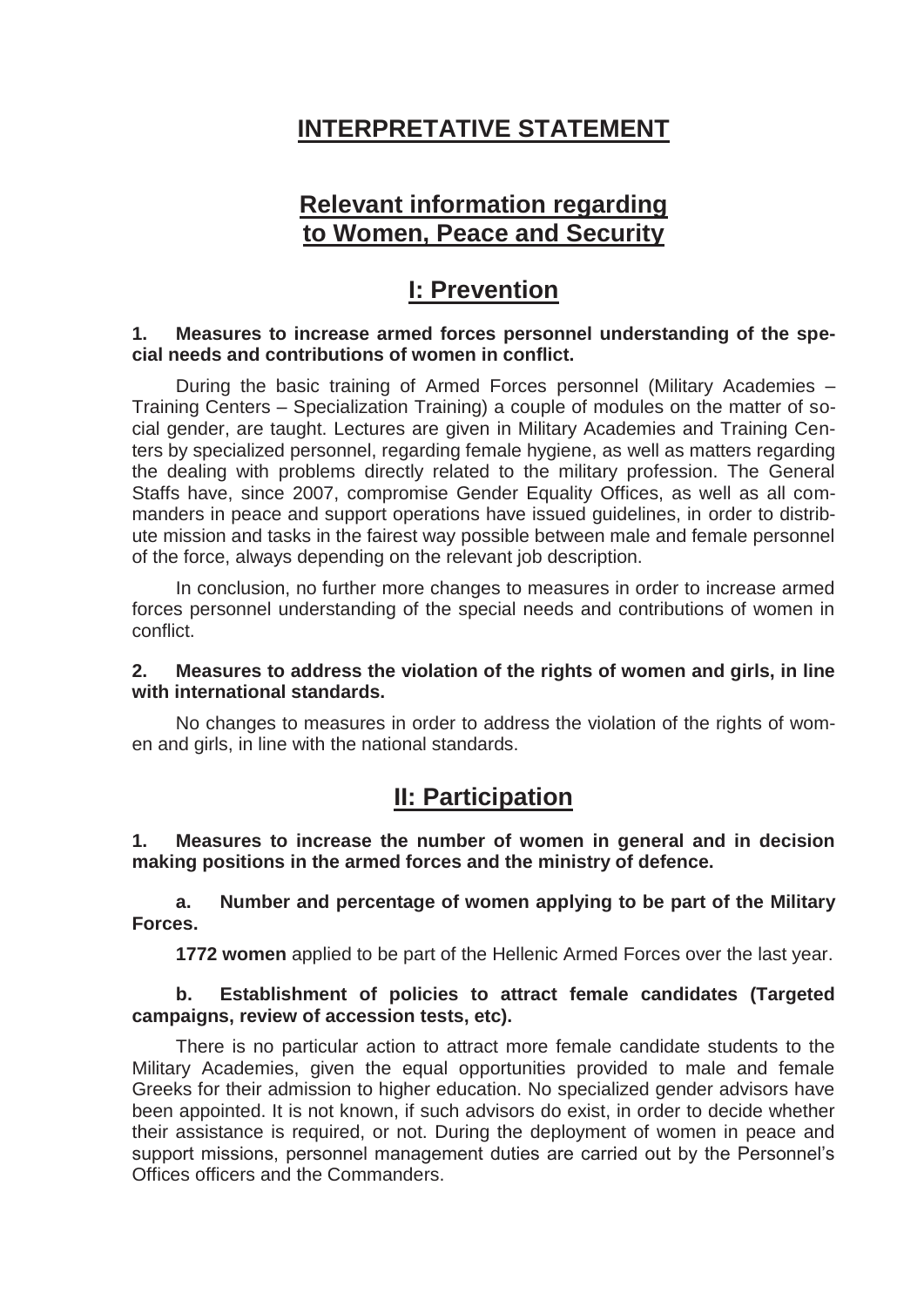## **c. Establishment, promotion, maintenance and use of specialised rosters of female profiles in the military fields.**

 No changes to promotion, maintenance and use of specialized rosters of female profiles in the military fields.

## **d. Number and percentage of women in the military forces disaggregated by rank.**

 The female military personnel consist of **11.776 women**. The numbers and percentages of female personnel in the Armed Forces, per rank appear in the next tables:

|                                                                                      | <b>ARMY</b> | <b>NAVY</b> | <b>AIR FORCE</b> | <b>OTHERS</b> |
|--------------------------------------------------------------------------------------|-------------|-------------|------------------|---------------|
| <b>Number of</b><br>female<br>military<br>personnel in<br>the Armed<br><b>Forces</b> | 5945        | 2524        | 2878             | 429           |

|                  | Total % of<br><b>Female</b><br>military<br>personnel | $%$ of<br><b>Female</b><br>OF-6 and<br>higher | $%$ of<br><b>Female</b><br>OF-3 to<br>OF-5 | $%$ of<br><b>Female</b><br>OF-1 to<br><b>OF-2</b> | $%$ of<br><b>Female</b><br>OR-5 to<br>OR-9 | % Female<br>of OR-1-to<br>OR-4 |
|------------------|------------------------------------------------------|-----------------------------------------------|--------------------------------------------|---------------------------------------------------|--------------------------------------------|--------------------------------|
| Army             | 13,46 %                                              | $\overline{\phantom{a}}$                      | 0,76%                                      | 2,70 %                                            | 7,85 %                                     | 2,13 %                         |
| <b>Air Force</b> | 15 %                                                 | 3%                                            | 6.5%                                       | 15%                                               | 17.5 %                                     | 9.5%                           |
| <b>Navy</b>      | 17,8%                                                | $\overline{\phantom{a}}$                      | 0,89 %                                     | 3,54%                                             | 12%                                        | 0,68 %                         |
| <b>Others</b>    | 124,2 %                                              | $\overline{\phantom{a}}$                      | 27,5 %                                     | 63,8 %                                            | 25%                                        | 7,9 %                          |

## **e. Number and percentage of discrimination and sexual harassment complaints that are referred, investigated and acted upon.**

No incident of sexual harassment has been reported during the last year (2017).

## **f. Development of regular analysis of retention and promotion practices for men and women in the forces.**

 No changes to regular analysis of retention and promotion practices for men and women in the forces.

## **2. Measures to increase the number of women in peacekeeping forces.**

Last year female military personnel did not involve to peacekeeping forces.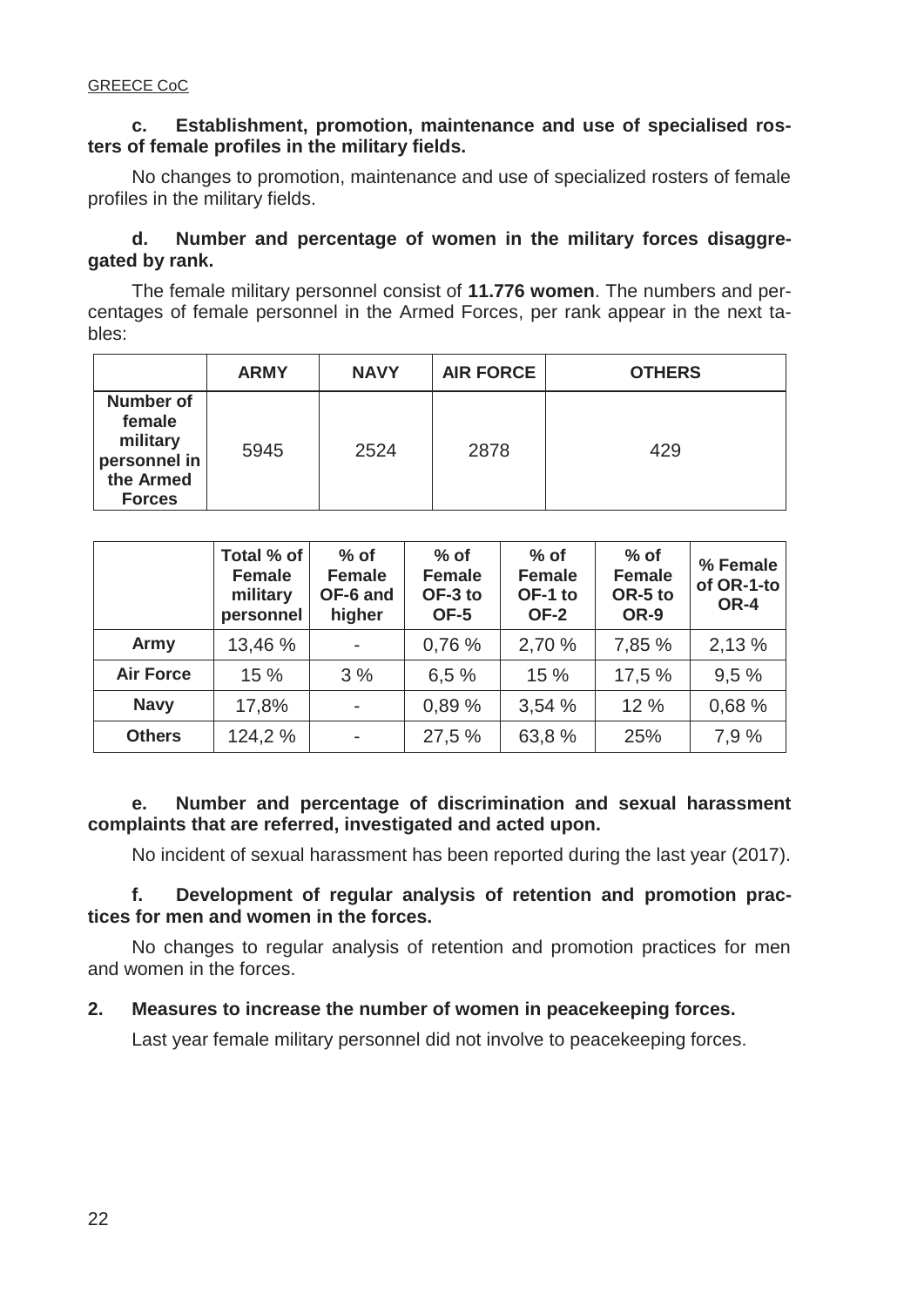**a. Number and percentage of women in peacekeeping forces disaggregated by rank.** 

|                     | Total % of<br><b>Female</b><br>military<br>personnel | $%$ of<br><b>Female</b><br>OF-6 and<br>higherr | $%$ of<br><b>Female</b><br>OF-3 to<br>OF-5 | $%$ of<br><b>Female</b><br>OF-1 to<br><b>OF-2</b> | $%$ of<br><b>Female</b><br>OR-5 to<br>OR-9 | % Female<br>of OR-1 to<br>OR-4 |
|---------------------|------------------------------------------------------|------------------------------------------------|--------------------------------------------|---------------------------------------------------|--------------------------------------------|--------------------------------|
| Army                | 11,71 %                                              |                                                |                                            | 0,90 %                                            | 10,81 %                                    |                                |
| Air<br><b>Force</b> |                                                      |                                                |                                            |                                                   |                                            |                                |
| <b>Navy</b>         | 0,13%                                                |                                                |                                            | 0,3%                                              | 1,0%                                       |                                |
| <b>Others</b>       |                                                      |                                                |                                            |                                                   |                                            |                                |

 **b. Number and percentage of international missions where gender advisors were appointed.** 

No changes.

 **c. Number and percentage of participating State's international missions that address specific issues affecting women and girls in their terms of reference and the mission reports.** 

No changes.

## **III: Protection**

**1. Increased access to justice for women whose rights are violated.** 

No changes.

 **a. Number and percentage of reported cases of exploitation and abuse allegedly perpetrated by uniformed peacekeepers that are referred, investigated and acted upon** 

No changes.

# **IV: Other Information**

**1. Information on the development, implementation and evaluation of a National Action Plan to implement UNSCR 1325.** 

Nothing to report.

## **2. Information on best practices and lessons learned.**

Nothing to report.

## **3. Any other relevant information.**

 The HAGS has sent instructions to the competent preparatory formations, in order to inform the personnel before their deployment in missions abroad, under the title United Nations Security Council Resolution 1325 on Women, Peace and Security (UNSCR 1325), regarding matters of gender and behaviour – discipline. They have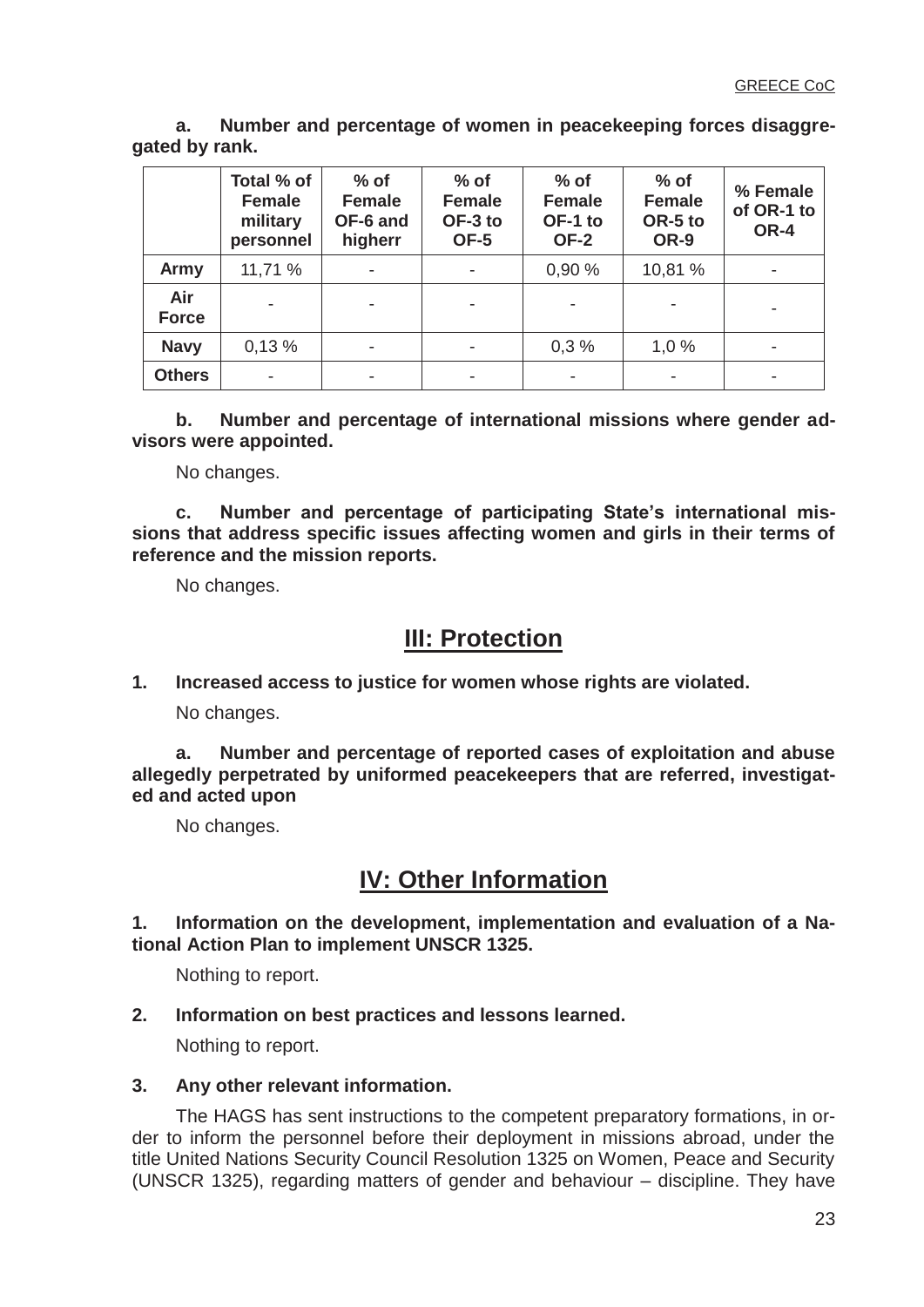also suggested teaching the module "Gender in relation to CIMIC/Developments projects) in the Multinational Peace Support Ops Training Centre (MPSOTC) or the Special Urban Warfare and Peace Support Ops Training Centre.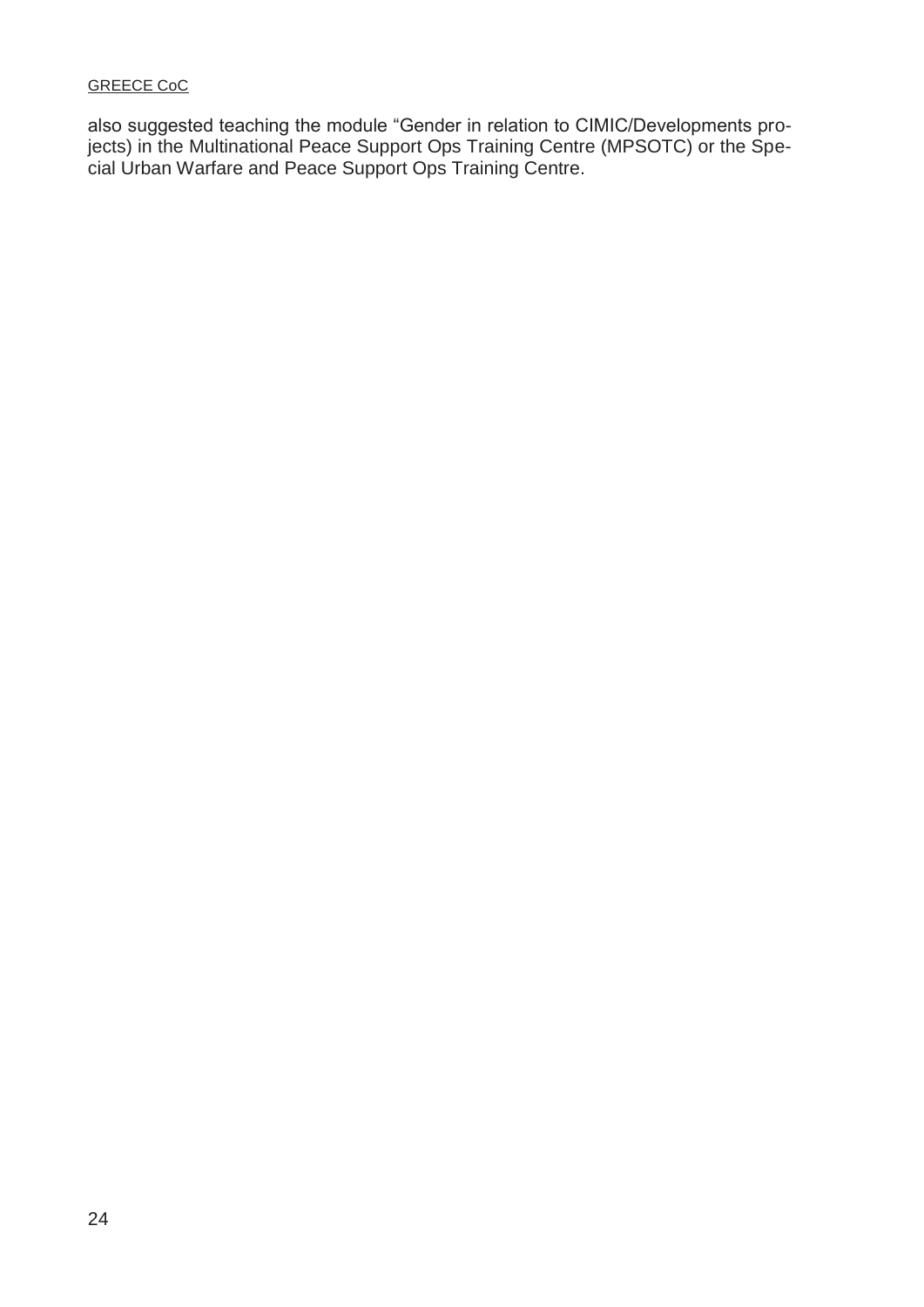## **ATTACHMENT - LIST OF INTERNATIONAL AGREEMENTS**

## **AND ARRANGEMENTS**

 Please indicate if your State is party to the following universal and regional legal instruments relevant to preventing and combating terrorism and related co-operation in criminal matters. If your State is not a party to a treaty, but considers becoming a party, kindly indicate at which stage is such consideration (e.g., undergoing interministerial co-ordination, approved by government and sent to parliament, approved by parliament and awaiting enactment by president, etc.)

|                  | Name of the treaty                                                                                                                                                                                                                      | Party by:<br>ratification $P(R)$ ,<br>accession P(a),<br>succession P(s),<br>acceptance $P(A)$ ,<br>approval P(AA),<br>or Not party | Law and date of<br>ratification, acces-<br>sion, succession,<br>acceptance, or ap-<br>proval |
|------------------|-----------------------------------------------------------------------------------------------------------------------------------------------------------------------------------------------------------------------------------------|-------------------------------------------------------------------------------------------------------------------------------------|----------------------------------------------------------------------------------------------|
|                  | <b>Universal legal instruments</b>                                                                                                                                                                                                      |                                                                                                                                     |                                                                                              |
| $\vert$ 1.       | Convention on Offences and Certain Other Acts Committed on<br>Board Aircraft (1963)                                                                                                                                                     | P                                                                                                                                   | N.Δ. 734/1971<br>15/02/1971                                                                  |
| $\overline{2}$ . | Convention for the Suppression of Unlawful Seizure of Aircraft<br>(1970)                                                                                                                                                                | P                                                                                                                                   | Ν.Δ. 1352/1973<br>31/03/1973                                                                 |
| 3.               | Convention for the Suppression of Unlawful Acts against the<br>Safety of Civil Aviation (1971)                                                                                                                                          | P                                                                                                                                   | N.Δ. 174/1973<br>28/09/1973                                                                  |
| 4.               | Convention on the Prevention and Punishment of Crimes Against<br>Internationally Protected Persons (1973)                                                                                                                               | P                                                                                                                                   | N. 1368/1983<br>08/7/1983                                                                    |
| 5.               | International Convention against the Taking of Hostages (1979)                                                                                                                                                                          | P                                                                                                                                   | N. 1688/1987<br>13/03/1987                                                                   |
| 6.               | Convention on the Physical Protection of Nuclear Material (1979)                                                                                                                                                                        | P                                                                                                                                   | N. 1636/1986<br>18/07/1986                                                                   |
| $\overline{7}$ . | Protocol for the Suppression of Unlawful Acts of Violence at Air-<br>ports Serving International Civil Aviation, supplementary to the<br>Convention for the Suppression of Unlawful Acts against the<br>Safety of Civil Aviation (1988) | P                                                                                                                                   | N. 1913/1990<br>17/12/1990                                                                   |
| 8.               | Convention for the Suppression of Unlawful Acts against the<br>Safety of Maritime Navigation (1988)                                                                                                                                     | P                                                                                                                                   | N. 2108/1992<br>29/12/1992                                                                   |
| 9.               | Protocol for the Suppression of Unlawful Acts Against the Safety<br>of Fixed Platforms Located on the Continental Shelf (1988)                                                                                                          | P                                                                                                                                   | N. 2108/1992<br>29/12/1992                                                                   |
| 10.              | Convention on the Marking of Plastic Explosives for the Purpose<br>of Detection (1991)                                                                                                                                                  | P                                                                                                                                   | N. 2264/1994<br>5/12/1994                                                                    |
| 11.              | International Convention for the Suppression of Terrorist Bomb-<br>ings (1997)                                                                                                                                                          | P                                                                                                                                   | N. 3116/2003<br>7/3/2003                                                                     |
| 12.              | International Convention for the Suppression of the Financing of<br>Terrorism (1999)                                                                                                                                                    | P                                                                                                                                   | N. 3034/2002<br>29/07/2002                                                                   |
| 13.              | International Convention for the Suppression of Acts of Nuclear<br>Terrorism (2005)                                                                                                                                                     |                                                                                                                                     |                                                                                              |
| 14.              | Amendment to the Convention on the Physical Protection of Nu-<br>clear Material (2005)                                                                                                                                                  | P                                                                                                                                   | N. 3990/2011<br>14/07/2011                                                                   |
| 15.              | Protocol to the Convention for the Suppression of Unlawful Acts<br>against the Safety of Maritime Navigation (2005)                                                                                                                     | P                                                                                                                                   | N. 4169/2013<br>12/7/2013                                                                    |
| 16.              | Protocol to the Protocol for the Suppression of Unlawful Acts<br>against the Safety of Fixed Platforms Located on the Continental<br>Shelf                                                                                              | P                                                                                                                                   | N. 4169/2013<br>12/7/2013                                                                    |